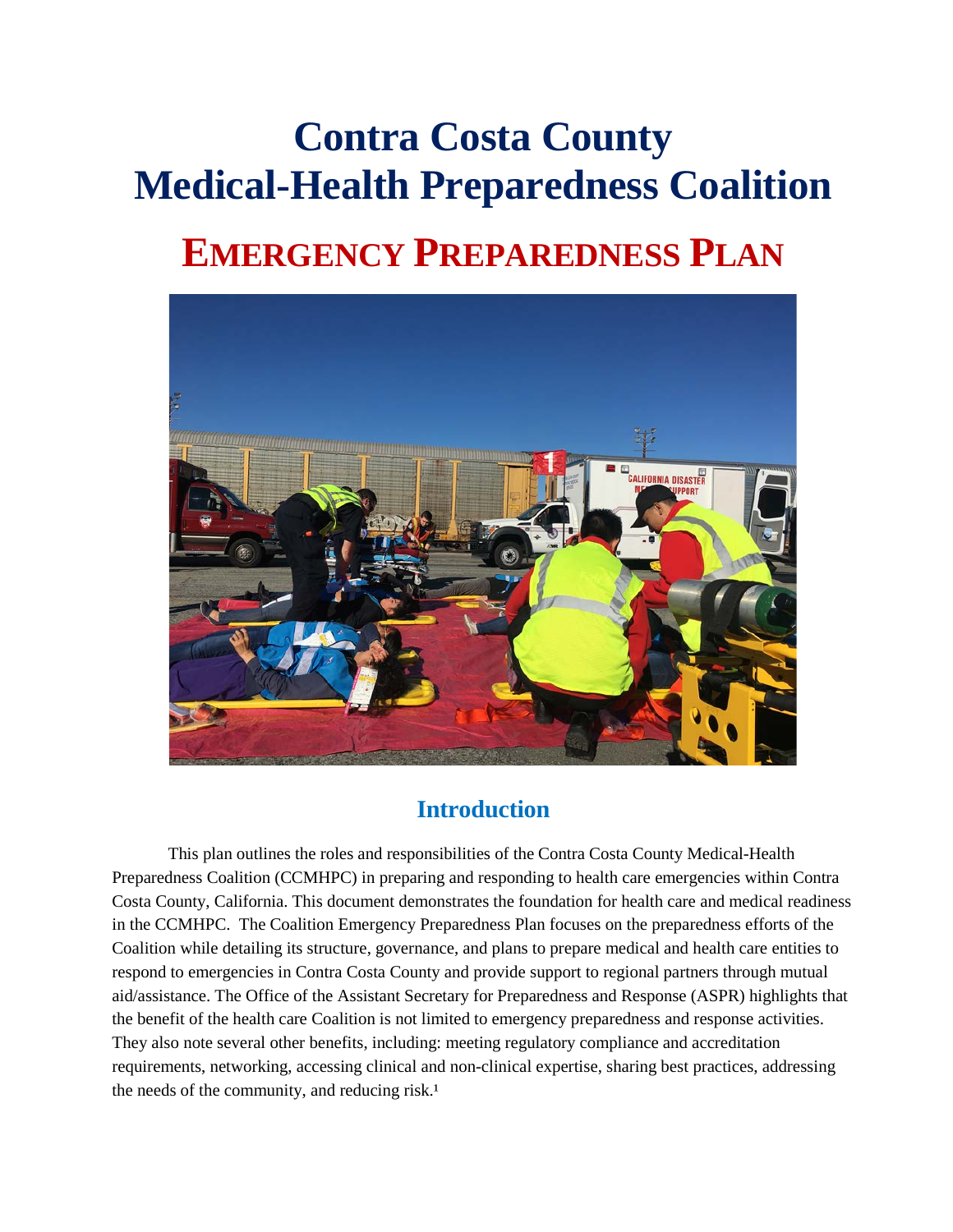### 1.1 Overview of Contra Costa County

**A**. **Contra Costa County** is one of nine counties in the San Francisco Bay Area, and is the ninth most populous county in all of California. It occupies the northern portion of the East Bay region, and is primarily suburban. The county population was estimated at 1,147,439 in 2017, and it has a total area of 804 square miles (of which 716 square miles is land and 88 square miles is water), according to the United States Census Bureau. Concord, Richmond, and Antioch are the largest cities in the county, with populations of 122,067, 103,701, and 102,372 respectively².

The Hayward, Calaveras, Concord, and the Clayton-Marsh Creek-Greenville Fault-lines all run through different parts of the county. These slip-strike faults and the Diablo thrust fault near Danville are capable of significantly destructive earthquakes, and many lesser faults are present in the area that cross critical infrastructure such as water, natural gas, and petroleum product pipelines, roads, highways, railroads, and BART rail transit. Additionally, Contra Costa has a number of active refineries; Chevron, Shell Oil, Terso, and Dow Chemical can all pose a threat to the health and safety of its residents. The Contra Costa Public Health Services System employs more than 4,250 individuals. Only 6% of the CCHS budget is from the County's general fund. The remaining 94% is supported by federal and state funding programs, such as Medi-Cal and Medicare, as well as program grants and fees.<sup>3</sup>

#### **B**. **Health Care System**

Contra Costa is home to eight hospitals, including one county hospital and seven within the Kaiser, Sutter, John Muir, and the Tenet Health networks. John Muir Medical Center, located in Walnut Creek, is the only Trauma Center (Level 2). Veteran's Affairs of Northern California Health Care System has an outpatient facility housed in Martinez. This facility offers a full range of medical, surgical, mental health, and diagnostic outpatient services, and includes the Center for Rehabilitation and Extended Care. Other health care services include: 10 county-run federally qualified health centers, several urgent care centers, outpatient surgery centers, dialysis centers, clinics, and skilled nursing facilities.

Contra Costa Health Services is the largest department of the county government, and is composed of the following divisions: Behavioral Health Services, Health, Housing and Homeless Services, Contra Costa Health Plan, Contra Costa Regional Medical Center and Health Centers, Hazardous Materials, Environmental Health, Public Health, and Emergency Medical Services. Together, these departments promote and protect the health and well-being of the residents of Contra Costa County. The Public Health and EMS division are the lead agencies for providing Emergency Support Function (ESF) 8 in a disaster. The Public Health Officer and the EMS director are the lead role for the Medical and Health Operational Area Coordination (MHOAC) Program.

#### **C. MHOAC Program Overview**

The MHOAC Program serves several functions. The designated individual in this role operates as chief coordinator for disaster medical and health resources, and serves as the single Point Of Contact for coordination with the Regional Disaster Medical and Health Coordinator/Specialist, (RDMHC/S), the State Emergency Medical Services Authority, (EMSA) and the state Department of Public Health, (CDPH). Under state statute, the Health Officer is the local MHOAC and the EMS Agency Director serves as the alternate local MHOAC.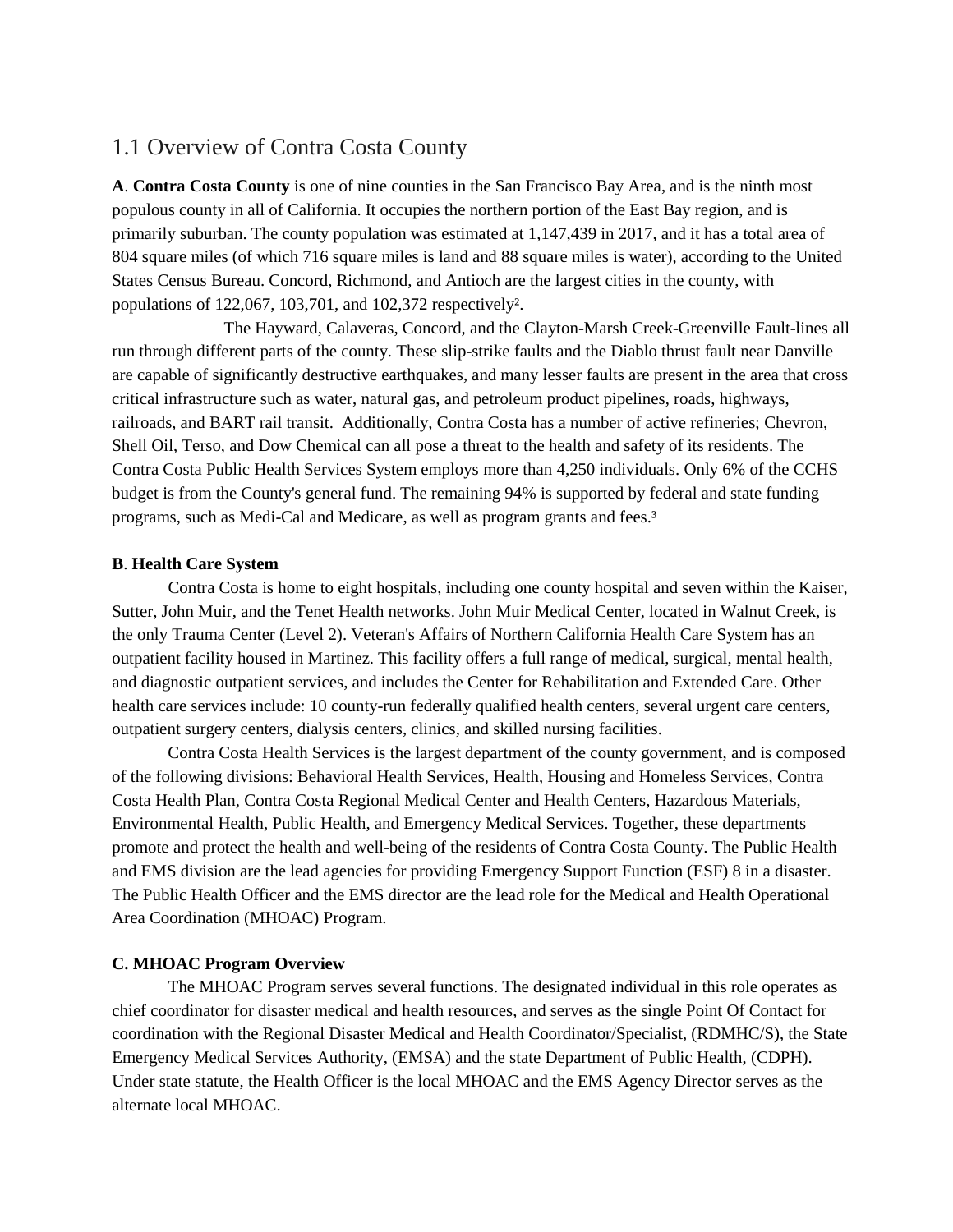The MHOAC is available twenty-four (24) hours a day, seven (7) days a week, by contacting the Contra Costa Sheriff's Office (CCSO) Communications Center. Following an assessment of local resources, the MHOAC may request or provide mutual aid as conditions warrant. The MHOAC or their designee acts as the single-ordering authority for the county's operational area medical and health mutual aid requirements.

# 1.2 Purpose of Plan

A. This plan serves as the baseline document for medical and health facilities and partners to prepare for emergencies affecting the health care system in Contra Costa County. The Coalition's work includes planning, resource and information sharing, training, testing operational capabilities through drills and exercises, operational response, and transitioning to continuity of operations and recovery. The work is centered around the HPP's four core capabilities and detailed in the Work Plan section of this document.

# 1.3 Scope

A. This preparedness plan serves all members and partners of the CCMHPC. This plan does not supersede the California Public Health and Medical Emergency Operations Manual, local Emergency Response Plans, or individual facilities' Preparedness and Response Plans. This document should act as an annex or a guide to those other facility plan(s) to identify how a facility integrates within an operational area or provides support to regional jurisdictions affected by emergencies.

# 1.4 Administrative Support

- A. This document shall not replace or adversely affect each member's Disaster Plans, or other plans, agreements or guidelines in effect, nor shall they supersede any existing mutual aid agreement or agreements.
- B. The Charter and Bylaws shall not be interpreted or construed to create an association, joint venture, separate legal entity or partnership among the member bodies, or to impose any partnership obligation or liability upon any health or other member jurisdiction.
- C. No member shall have any undertaking for, or on behalf of, or to act as an agent or be an agent or representative of, or to otherwise bind any other member body.
- D. The Coalition meets the deliverables of the HPP. A contract is held between the state of California and Contra Costa Health Services. Contract requirements and fiduciary roles are held between these two entities. The Coalition Chair in their role as the HPP Coordinator will ensure the requirements of this contract are executed as directed.
- E. In keeping with its purpose, Coalition members shall not encumber themselves with any other binding contract or fiduciary role, nor is it obligated to perform any specific administrative, fiscal or disciplinary function.
- F. This document must be approved by a simple majority of the vote at the Coalition meeting that this has been introduced and become effective immediately.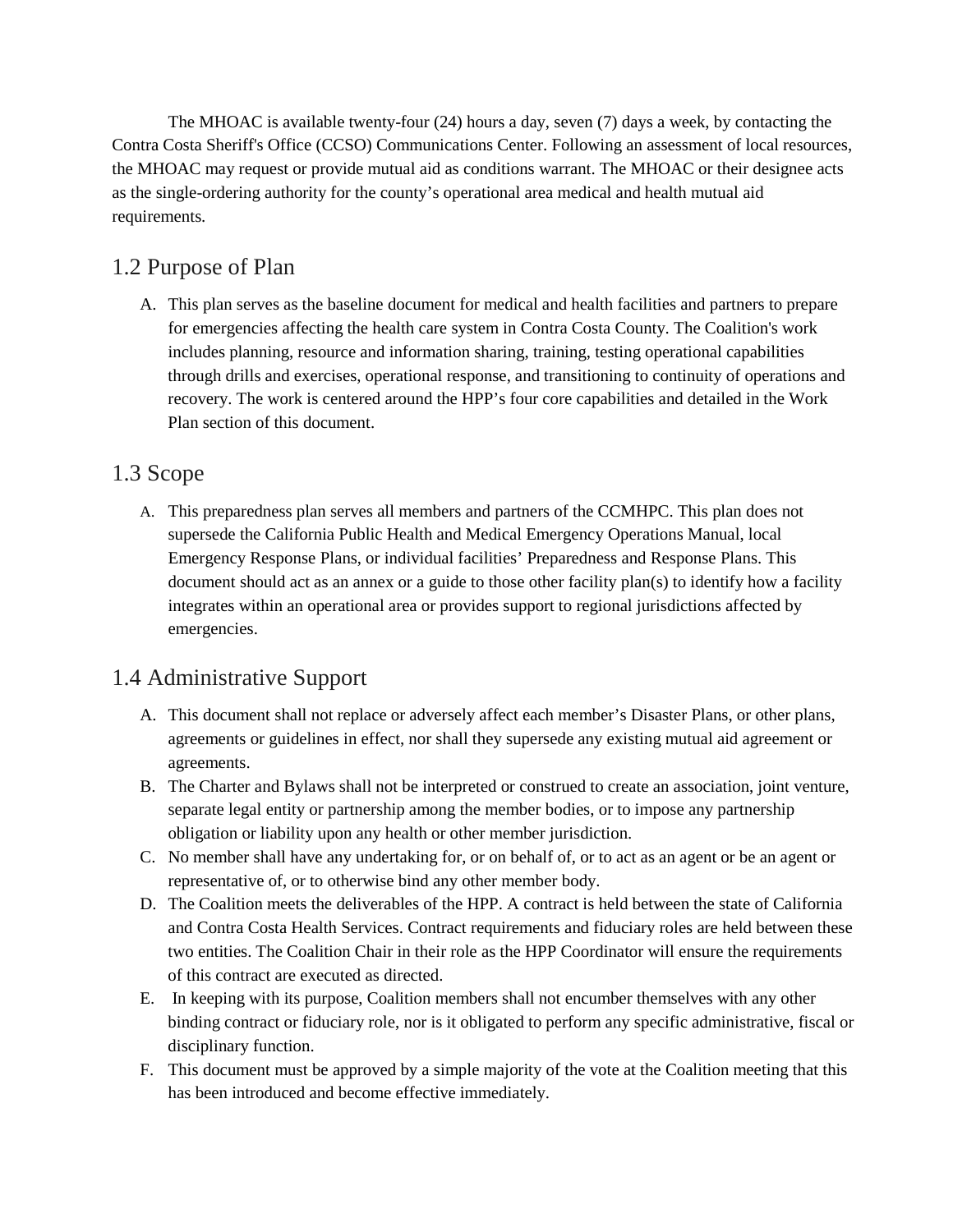- G. Amendment of these bylaws may take place at any meeting by the voting process defined in sections 2.4.5 and 2.4.7. A copy of such proposed amendment(s) is distributed at least 30 days in advance of such a meeting to all Members, and attached to the written notice for that meeting.
- H. The most recent date of approval will be displayed in the footer of all pages.

# **Coalition Bylaws**

### 2.1 Purpose of the Coalition

#### **A. Mission Statement**

*The Contra Costa County Medical Health Preparedness Coalition will support the local health care community and other response agencies to jointly plan for and respond to human-caused or natural emergencies by promoting intra-operational area cooperation and sharing of resources.*

#### **B. Purpose**

The CCMHPC is a voluntary multidisciplinary, multiagency coalition created to coordinate health care mitigation, preparedness, response and recovery and for all-hazard emergencies by:

**1.** Promoting quality in the delivery of disaster patient/victim care services by assessing the level of health care preparedness and making recommendations on activities that should be implemented to address any gaps.

**2.** Promoting interaction and collaboration across all sectors of the health care community to ensure an effective, coordinated response to emergencies and disasters.

**3.** Ensuring that the above activities, consider the interests of residents, industry, private and public agencies, and governmental bodies of Contra Costa County. Thus, the primary role of the Coalition is to provide for communication, coordination and collaboration among the participating agencies in these activities.

# 2.2 Coalition Boundaries

The geographical area included in this Coalition shall be within Contra Costa County.

# 2.3 Coalition Members

Membership in the Coalition is open to all health care organizations that exist in Contra Costa County and that agree to work collaboratively and coordinate emergency prevention, mitigation, preparedness, response, and recovery activities. The Coalition will target the 17 centers for Medicare and Medicaid provider types listed in the Emergency Preparedness Rule (2017). The appropriate provider types in Contra Costa County include:

- I. Hospitals
- II. Hospices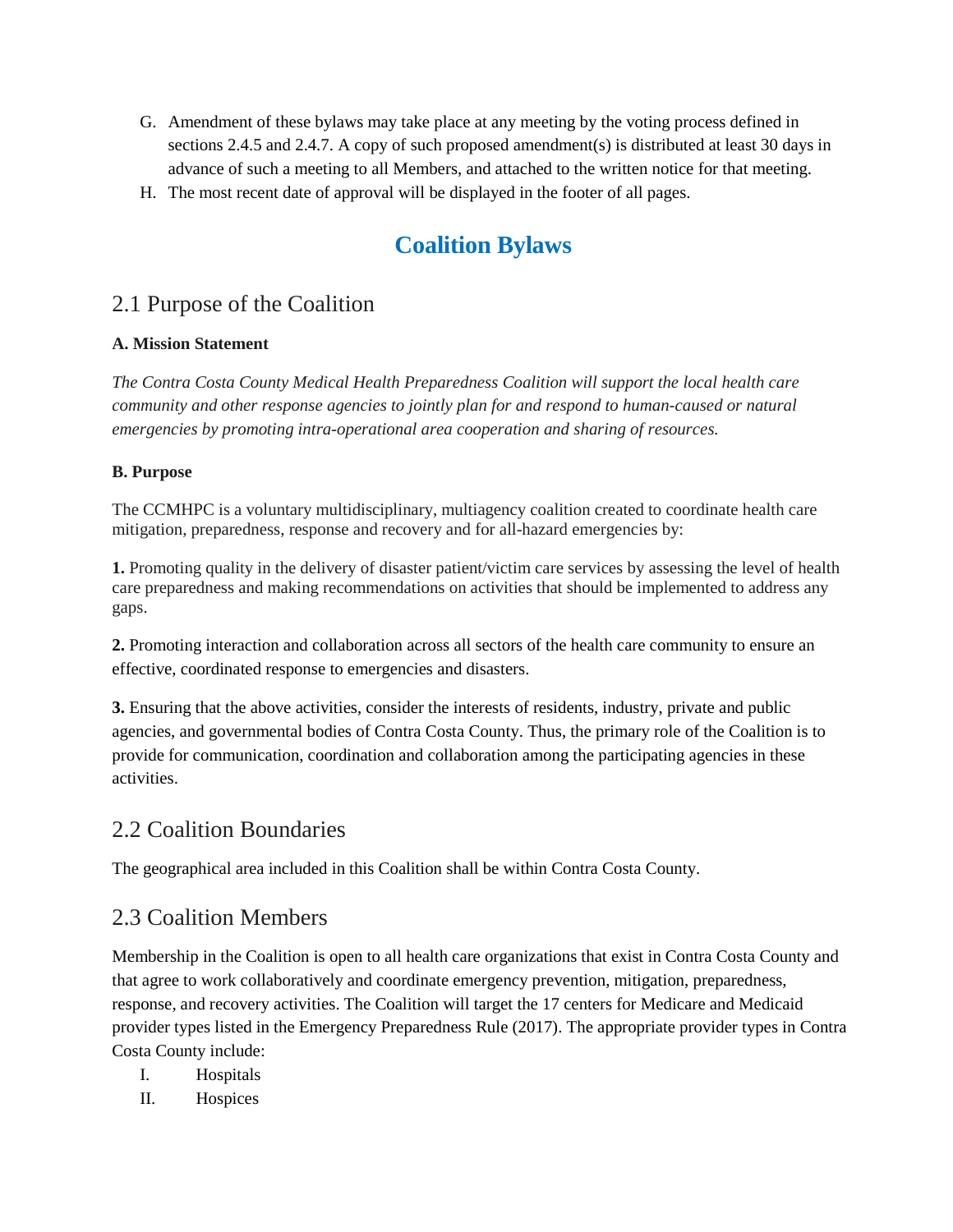- III. Long Term Care/ Skilled Nursing Facilities
- IV. Clinic and Rehabilitation Services (Public Health Agencies as Providers of Outpatient Physical Therapy and Speech-Language Pathology)
- V. Inpatient Psychiatric Care
- VI. Community Mental Health
- VII. Organ Procurement Organizations
- VIII. Home Health Care Services
- IX. Ambulatory Care Services
- X. End-Stage Renal Disease- Dialysis
- XI. All-inclusive Care for the Elderly (PACE)
- XII. Intermediate Care for Individuals with Disabilities
- XIII. Psychiatric Residential Treatment Facilities (PRTFs)
- XIV. Intermediate Care Facilities for Individuals with Intellectual Disabilities (ICF/IID)
- XV. Federally Qualified Health Centers
- **A.** Coalition partners include, but are not explicitly limited to: private medical or health services, a consortium representative, emergency preparedness agencies, and emergency services and governmental bodies with an interest in the provision of health care in Contra Costa County during disasters and other states of emergency.
- **B.** Members of the Coalition consist of representatives authorized by the participating entities, which are those entities that have an interest in contributing to the purpose of the Coalition.
- **C.** The Coalition, on an ongoing basis, will review the composition of membership, and actively recruit and invite participation of representatives to ensure that membership is inclusive of all eligible partners.
- **D.** Establishment of voting rights is delineated under section 2.4.7.
- **E.** Member organizations should assign one or more representatives to attend Coalition meetings. The representative(s) should have the authority to represent and speak on behalf of the member organization.
- **F.** If an individual representing an organization withdraws from participation, the members of that organization should help appoint a new representative to appropriately fill their role.

### 2.4 Organizational Structure/Governance

#### 2.4.1 Coalition Membership

- **A.** Active Members: health care and medical entities (voting)
- **B**. Partners: non-medical entities (non-voting)
- **C.** Invited guests, inactive members (non-voting)

**D.** Officers

#### 2.4.2 Membership Responsibilities

- **A**. Provide representation at Coalition meetings and activities.
- **B.** Participate in collaborative operational area preparedness planning.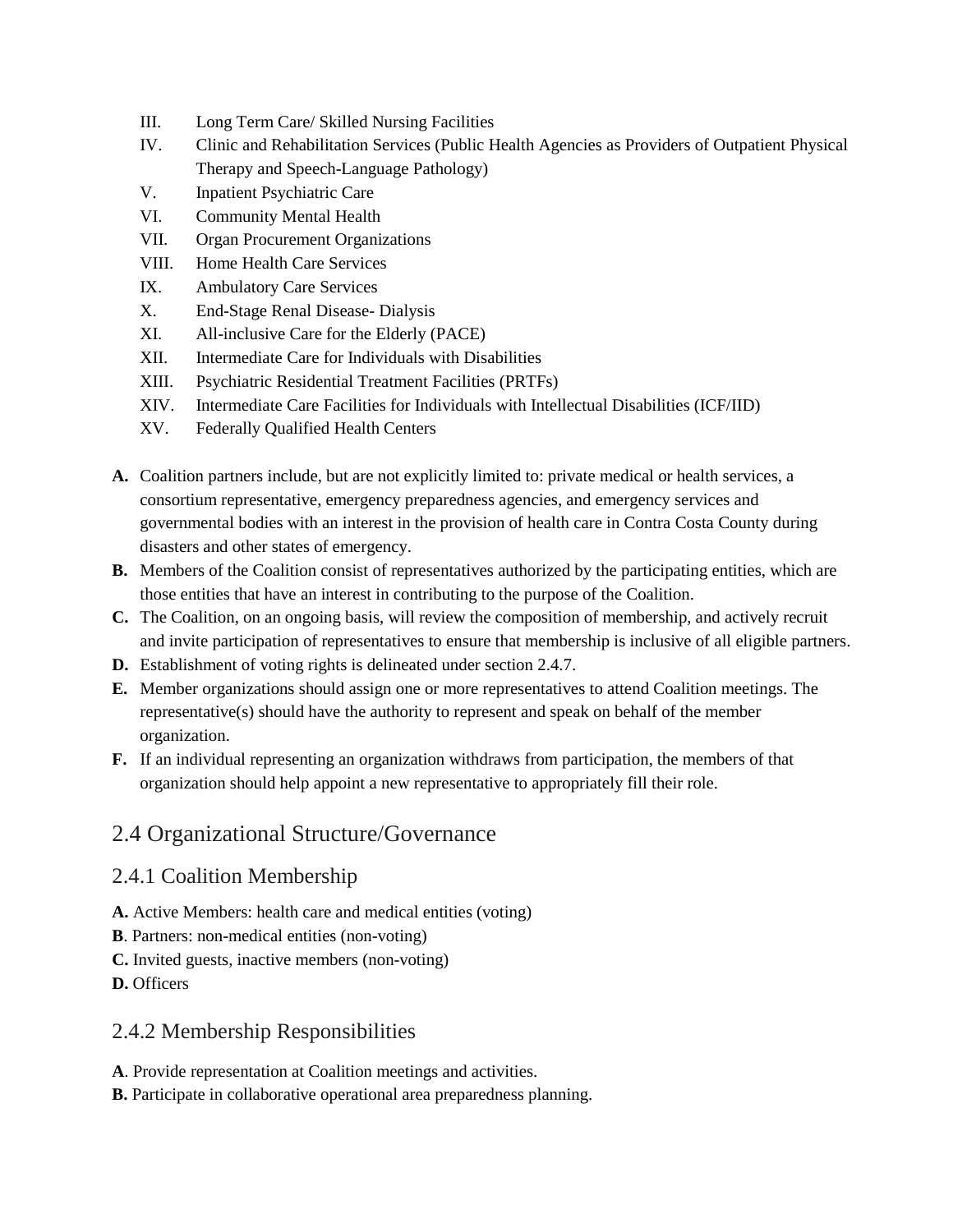**C**. Participate in the development of collaborative emergency response plans and surge capacity plans.

**D**. Contribute to creating and attaining Coalition priorities, goals, and contractual deliverables (as applicable).

**E.** Vote on questions placed before the membership.

**F**. Participate in sub-committees and workgroups as requested by members or individuals and organized under the umbrella of the Coalition. These subcommittees and workgroups may exist and function temporarily or long term as needed.

### 2.4.3 Officers

As one of the lead divisions for ESF 8, the Contra Costa Health Services EMSA is the convener of the Coalition and the Emergency Preparedness Manager serves as the Coalition Chair. In the Emergency Preparedness Manager's absence, the Coalition will be chaired by the EMS Emergency Preparedness Manager's designee.

# 2.4.3.1 Duty of Officers

#### A. **The Chair shall:**

- I. Preside over all meetings.
- II. Represent the CCMHPC at public functions, or appoint a CCMHPC member designee to do so on their behalf.
- III. Sign all official documents.
- IV. Appoint Steering Committee members after the vote.
- V. Ensure that minutes are maintained.
- VI. See that all notices of meetings are sent in a timely manner and are posted on the EMS website.
- VII. Be the custodian of the records of the Coalition.

#### **B. The Steering Committee member shall:**

- I. Agree to the position for two years, and assist the Chair in finding a replacement should they resign prior to end of the commitment.
- II. Attend quarterly meetings representing their health care services level (i.e. Hospital, clinic, skilled facility, etc.)
- III. Assist the chair with identifying gaps and target capabilities to develop an annual work plan.
- IV. Assist the chair with budget priorities.
- V. Assist the chair with the sustainment and development of the Coalition.
- VI. Assist to develop reports to share with leadership, executives and the Emergency Medical Care Committee (EMCC).

#### 2.4.4 Role of Leadership

**A.** The CCMHPC Chair reports Coalition activities to the EMCC. The CCMHPC Chair may, on occasion, ask the EMCC committee to vote on matters that require executive level consideration from clinicians and community leaders. The Coalition will discuss these matters and vote to have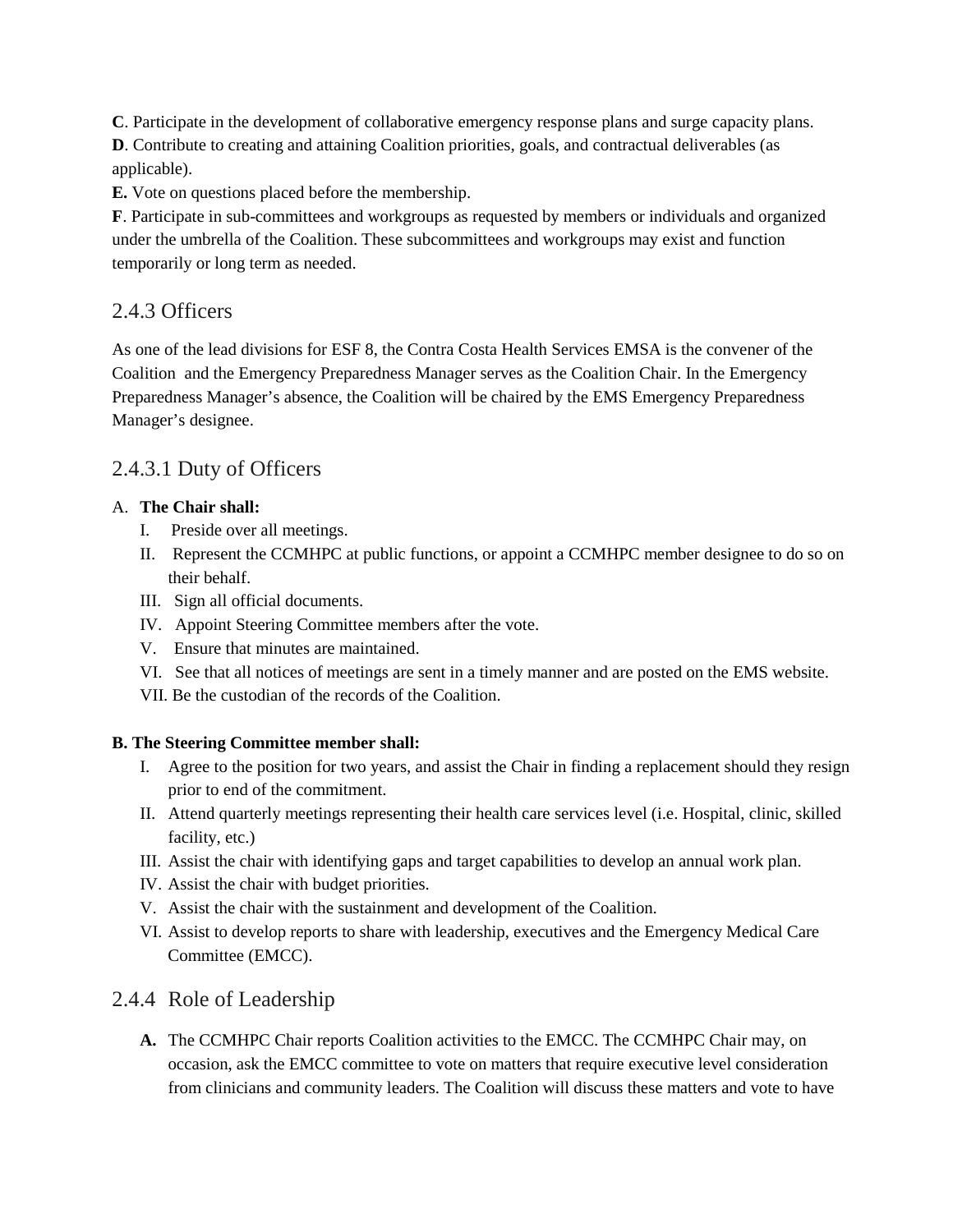the chair ask the EMCC to address the issues presented to them. The EMCC acts as an advisory body to its county board of supervisors and local EMS agency on all matters relating to EMS. The committee has the key leadership personnel, which includes: hospitals, EMS, emergency management agencies, public health, and other public and private organizations. This provides a better synergy of the system and executive buy-in, and ensures that emergency preparedness and response are at the forefront of topics presented to the county board of supervisors. The CCMHPC Chair will provide, at a minimum, bi-annual reports prepared by the CCMHPC Steering Committee to provide updates on gaps and capabilities reported by the Coalition. The EMCC bylaws are included in Appendix 5.3 of this document.

#### 2.4.5 Conducting Business

- A. The Chairperson will set the agenda, and oversee and facilitate the meetings.
- B. A minimum of 10 members (may be a combination of voting and non-voting members) must be present to conduct business (excluding voting, as noted in Sections 2.4.6, 2.4.7 and 2.4.8 of this article).
- C. The Coalition shall review, evaluate, and make recommendations on issues related to health care emergency management and the medical and health coordination system.
- D. From time to time, special subcommittees and/or workgroups may be appointed by the chairperson to address specific issues that are compatible with the purposes of the Coalition.

### 2.4.6 Work Groups

- **A.** Work Groups and the Work Group Leader will be set by the approval of the Coalition.
- **B.** Work Groups may create and disband subgroups at their pleasure for accomplishing focused tasks. Subgroups will channel all opinions and actions through the parent Work Group.
- **C.** The Coalition will approve any opinions to be expressed publicly or actions to be taken by a Work Group or Subgroup in advance.

### 2.4.7 Voting Eligibility

- A. Voting is restricted to Voting (Active) Coalition Members.
- B. Voting members must have a signed formal agreement (hospitals) or *Commitment to Participate* letter on file.
- C. Voting Coalition members must be health care entities identified in section 2.4.3 of this document, and will perform an active role in emergency response.
- D. Attendance by a representative of a member organization present at least 60% of the annual activities provided to the Coalition define Voting (Active) Coalition members with the right to vote.
- E. Attendance by a representative of a member organization at less than 60% of the annual activities will place their organization in an "inactive status" and be defined as a Non-Voting (Inactive) member without the right to vote.
- F. Attendance by a representative of non-medical facilities or a member organization invited by EMS to share expertise and discuss certain topics define Invited Nonmembers without the right to vote.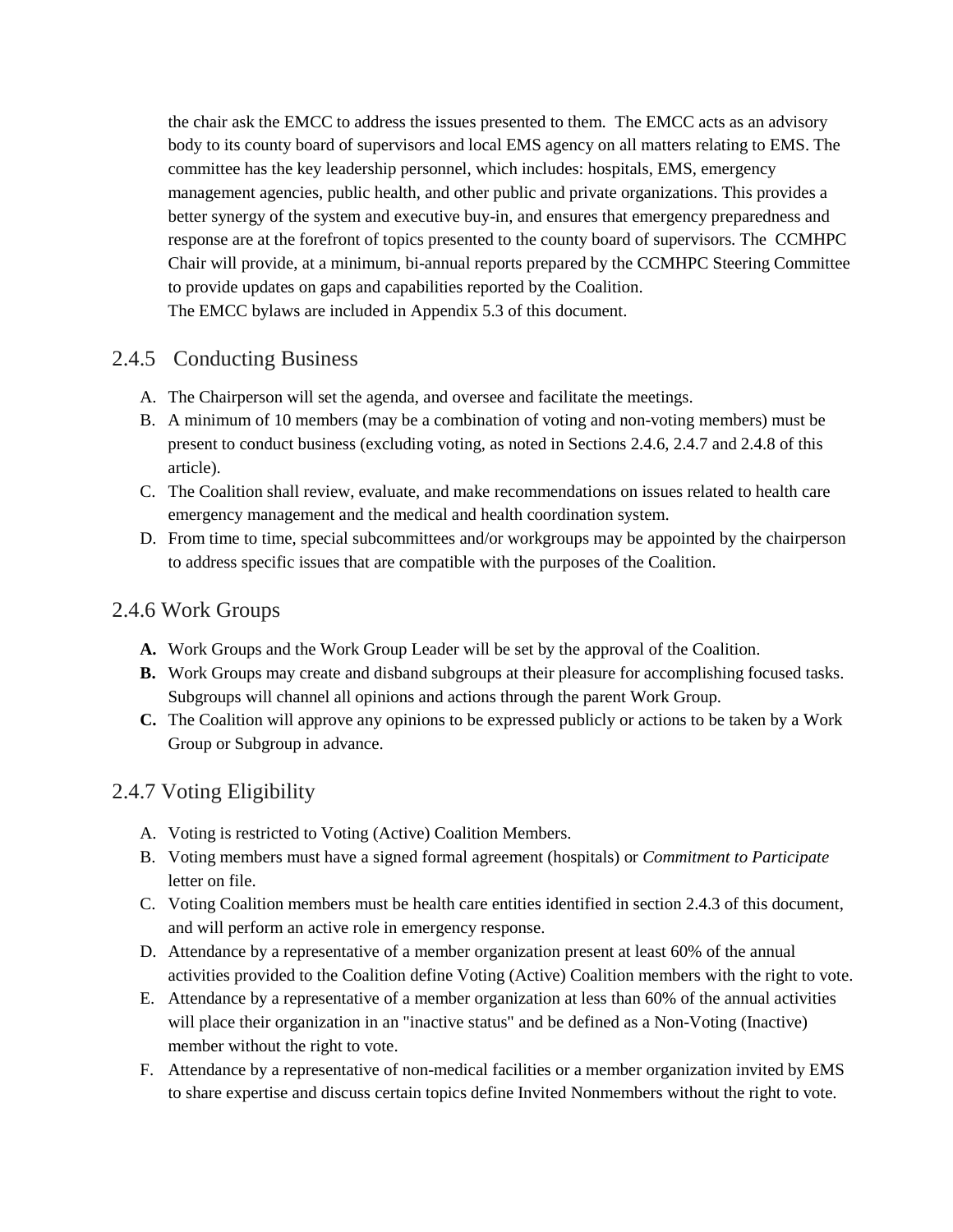Invited nonmembers may fully engage in Coalition discussions and activities, but shall have no vote.

### 2.4.8 Votes/Approval

- A. Each Voting (Active) organization representative shall have one vote. A member cannot delegate a second party to vote in any Coalition business with an exception. A consortium representative may represent their clients' voting wishes.
- B. Coalition voting will be taken only in meetings where a quorum is present. A quorum will be recognized when six or more Voting (Active) Members are present at in a meeting, which has been announced to all members at least one week in advance.
- C. Voting will take place either in person or via email.
- D. All issues moved to a vote will be distributed by email to all CCMHPC representatives.
- E. For valid voting, 2/3rds of the Voting (Active) Members must participate in the vote.
- F. Absent Voting (Active) Members will be presented an opportunity to vote via email. Absentee Voting (Active) Member votes may be received for up to five business days from the date of the meeting when the vote was held.
- G. Yes, No and Abstain votes are counted in the response pool. No replies to voting polls are not considered as part of the response pool.

*E.g*., 24 Active Members are asked to vote. For validity, 2/3rds of the Active Membership must respond, in this case 16. Eight vote Yes, four vote No, two vote Abstain, and 10 do not respond to the voting poll. The vote result cannot be used to act on the issue.

H. Voting results shall be determined by a simple majority of the 2/3rds of the Voting (Active) Members.

### 2.4.8.1 Special Voting

A. The Coalition may hold special votes that occur outside of the regular Coalition meetings by email, online survey, or conference call. When such votes are conducted, there shall be a reasonable opportunity (five business days) for all members to have input prior to the vote.

# 2.5 Meetings

- A. General meetings will be held at a time, place and frequency approved by the members. Electronic ("Virtual") meetings are allowed, if available.
- B. Special meetings of the membership may be called upon reasonable, advance notice to all members. Additional meetings may be held as determined by the Chair.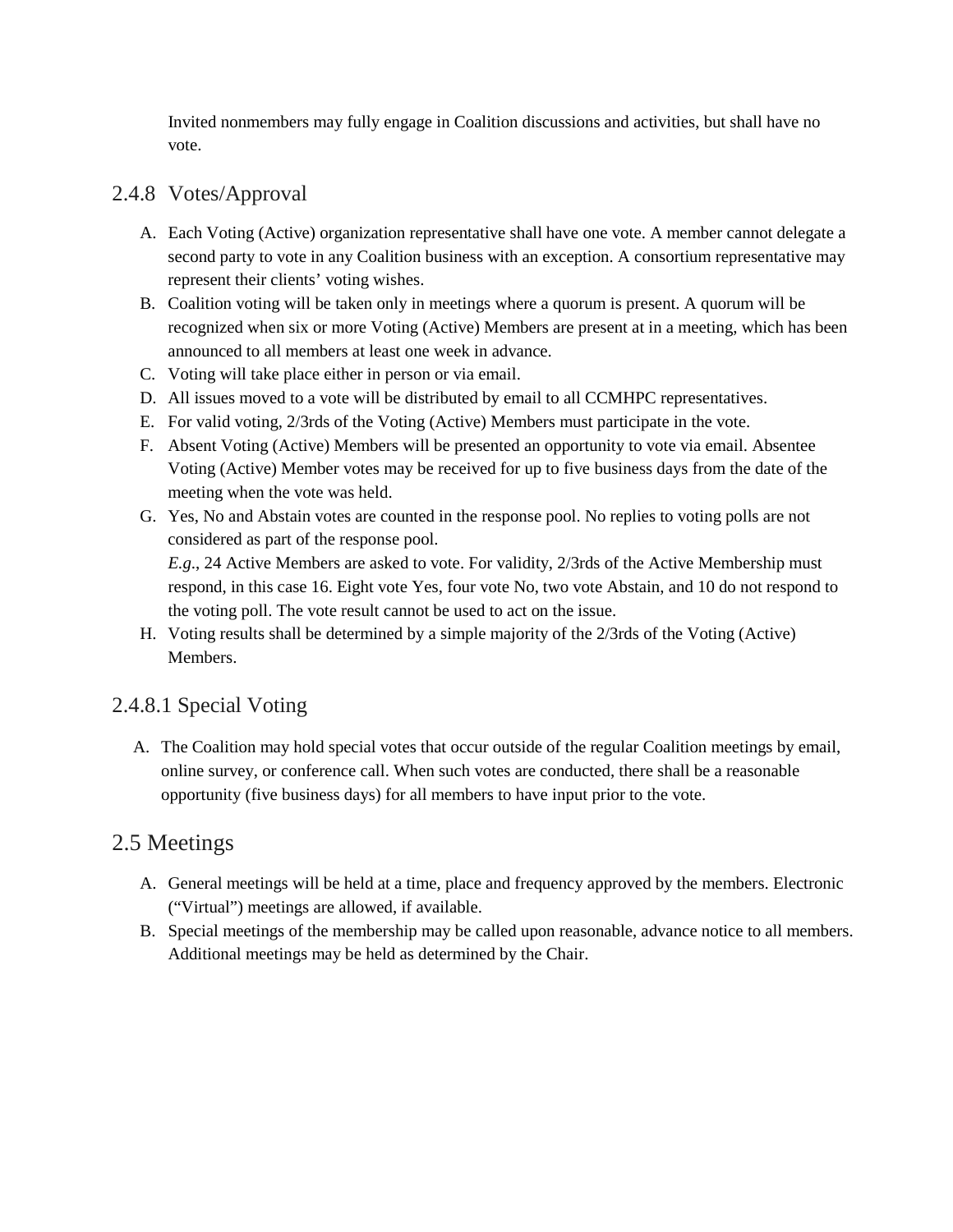# 2.6 Communication

- A. Written notice and agendas for all meetings of the membership shall be transmitted at least 5 business days in advance of the meetings.
- B. EMS Agency staff will attend all meetings of the Coalition and maintain official minutes. The minutes shall be distributed to all Coalition members prior to each scheduled meeting.
- C. The minutes of the general meeting shall be sent out to the general membership within two weeks following the meeting. The minutes will have copies of all documents on which the Coalition has provided a requested opinion, approval, or action.

### 2.7 Risk Assessments

A. Health care facilities are encouraged to submit their individual Hazard Vulnerability Assessment (HVA) annually. They should retain records of this submission for certification compliance. The CCMHPC will aggregate this data to create a Coalition HVA.

The CCMHPC has identified the following top three threats to impact the Coalition and ultimately the health care delivery system in Contra Costa County:

#### **#1 Natural Hazards: Earthquake**

### **#2 Technological Hazards: Information System Failure**

#### **#3 Natural Hazards: Fire**

Further details of the CCMHPC HVA for 2017 can be found in Appendix 5.1.

B. The CCMHPC will review the HVA annually to discuss health care resource gaps that may include equipment and supplies, trained and experienced staff, inadequate plans and policies, or any other resource essential for response. Coalition activities will include prioritizing and mitigating the identified gaps.

# **Coalition Objectives**

# 3.1 Maintenance and Sustainability

- A. Contra Costa Health Services is the Local Health Department (LHD) and serves as the lead in ESF 8 will facilitate collaboration with Coalition members during preparedness and response. The program lead will be responsible for chairing the CCMHPC and identifying Steering Committee members. The Chair and Steering Committee will participate in quarterly planning activities to ensure the Coalition stays focused on improving preparedness and response capabilities.
- **B.** Every five years the US Department of Health and Human Services (HHS) Office of the Assistant Secretary for Preparedness and Response (ASPR), establishes core capability guidelines as part of the Hospital Preparedness Program. These guidelines describe what the health care system must do to prepare for and respond to emergencies that impact the public. The most recent capabilities are found in the *2017-2020 Health Care Preparedness and Response Capabilities.* The capabilities focus on helping individuals receive adequate care and resources during emergencies, decrease deaths, injury and illness related to emergencies and promote resiliency within the health care delivery system. This document and further guidance developed by the CDPH will aid the CCMHPC in establishing both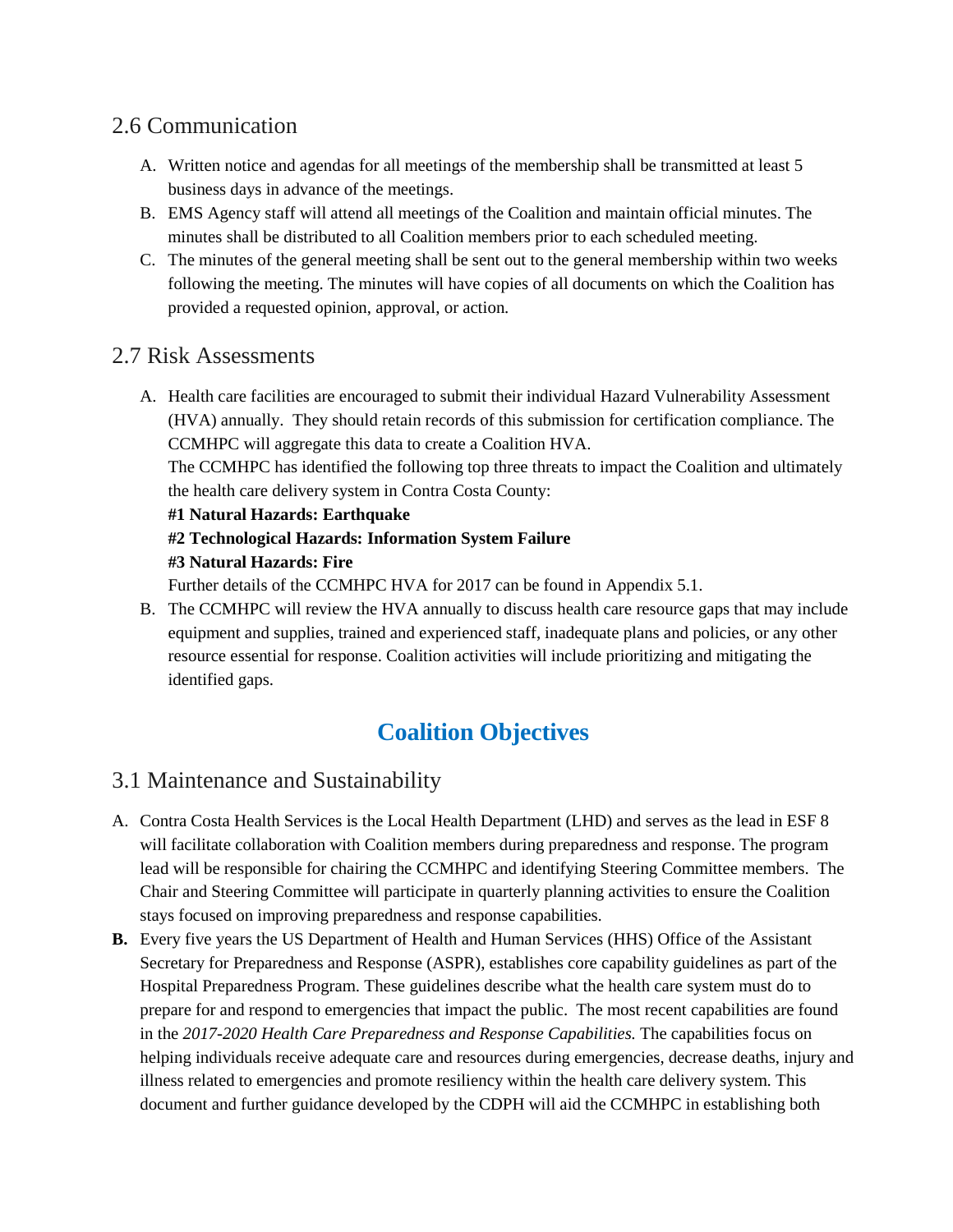short-term and long-term strategic goals and objectives. The *2017-2020 Health Care Preparedness and Response Capabilities* are referenced in Appendix 5.5. Coalition members and non-members will identify health care system gaps annually; they will determine activities related to the capabilities to address these gaps by participating in the work plan process with the Coalition Chair.

- **C.** Funding for the CCMHPC is reliant on federal funding for the day-to-day activities and maintenance of the Coalition. Federal funding constraints may require the Coalition to identify other funding mechanisms to ensure viability of the program. Funding mechanisms may include: training and exercise fees, collecting dues from participating members and other grant resources. Prior to any implementation of fees or dues, a special voting process will be held.
- **D.** In 2017, The Center for Medicare and Medicaid (CMS) released the *Emergency Preparedness Requirements for Medicare and Medicaid Participating Providers and Suppliers* (CMS Preparedness Rule). This rule established national emergency preparedness requirements for all 17 provider types receiving federal funding. The Coalition will assess and identify the regulatory requirements set forth for preparedness and aid in addressing any legal or regulatory requirements (local, state and federal) that can occur during response. The CCMHPC Work plan identifies how the Coalition will assist CMS facilities and supplier types with adhering to the requirements of the Emergency Preparedness Rule.

# **Work Plan**

### 4.1 Roles and Responsibilities

The Coalition will adhere to key components of a robust emergency preparedness plan. This includes:

- **A. Risk Assessment and Planning**. Each facility should conduct an individual HVA. This systematic approach will help facilities recognize hazards that may affect their ability to provide services. This assessment should be reviewed and updated annually. Coalition members are encouraged to submit their HVAs to the Coalition as well as compare them to the Contra Costa County Hazard Mitigation Assessment which is completed every five years.
	- **(I)** The HVA is an essential tool to assist facilities in planning and preparing for emergencies and disasters. Coalition members are encouraged to form emergency preparedness planning teams within their facilities to address gaps identified through the HVA and further gap analysis. Additionally, Coalition members are encouraged to attend any community planning meetings. Response occurs at the local level, so health care facilities must be at the table for any local planning. Members can contact the Coalition Chair to identify any meetings they should attend. Members are encouraged to retain documentation of contacting and/or attending local planning meetings.

#### **B. Policies and Procedures**

Coalition members are expected to develop and implement emergency preparedness policies and procedures specific to their organizations/facilities. The key elements of these policies should include an emergency plan, risk assessment and communication plan. These policies and procedures are expected to be reviewed and updated annually. These emergency plans should adhere to certification and licensure standards. Plans might address: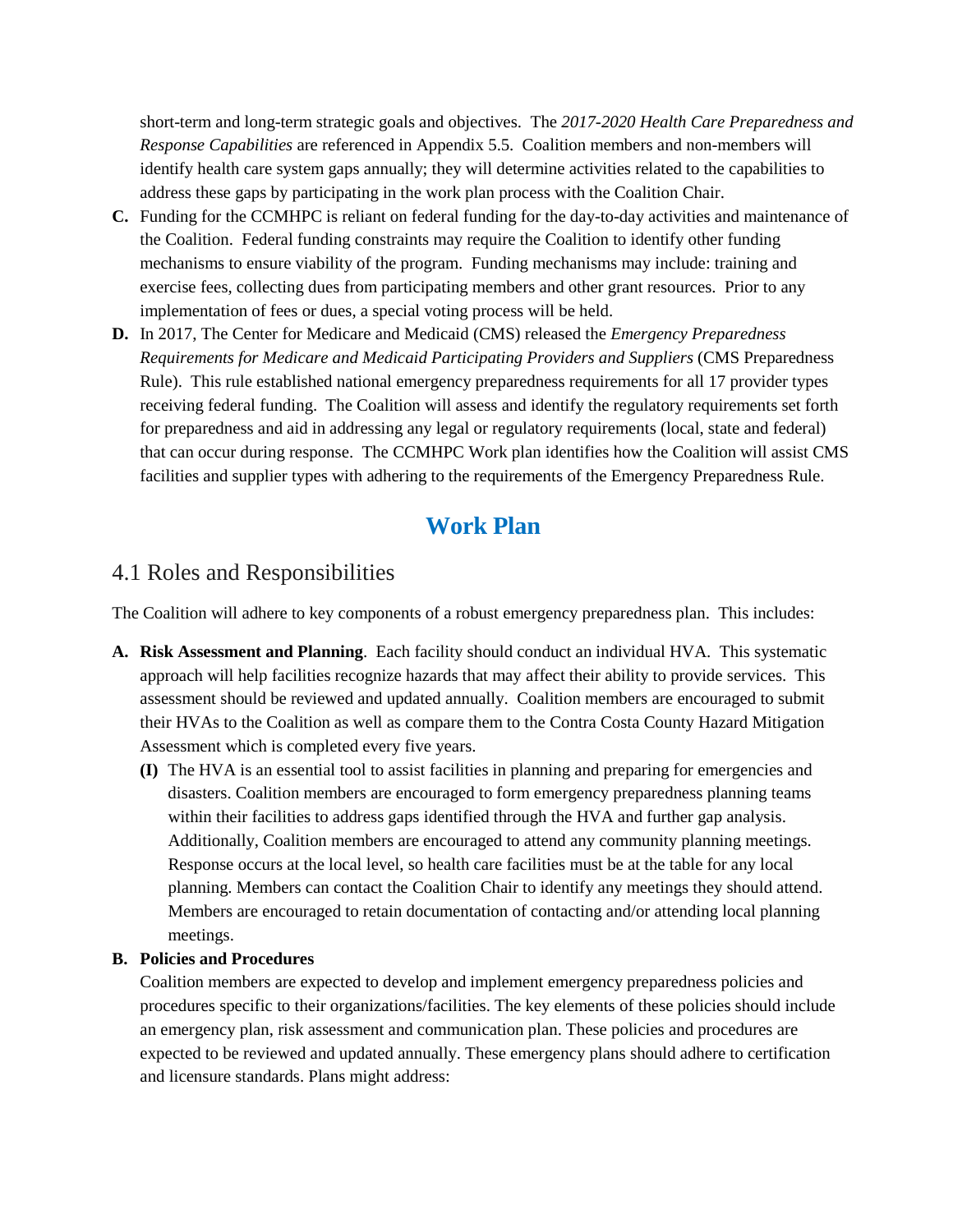- I. The provision of substance needs for staff and patients when evacuated or sheltering in place;
- II. A system to track staff and patients when sheltering or relocating during emergencies;
- III. Evacuations;
- IV. A means to shelter in place staff, patients, visitors and volunteers;
- V. Patient documentation system that protects confidentiality (HIPAA compliant);
- VI. The use of volunteers;
- VII. Arrangements with other providers to receive patients from your facility if operations can no longer be sustained; and,

VIII. Waivers and alternate care sites.

#### **C. Communication Plans**

Each Coalition member is expected to develop and maintain a communication plan that complies with local, state and federal laws. This plan should be reviewed and updated at least annually. A Communication Matrix is included in the Appendices that provides information for facilities related to contact local, regional and state emergency preparedness/management resources for the operational area. Communication plans are recommended to include:

- I. Contact information for staff, physicians, entities under arrangement, and volunteers
- II. Contact information for hospitals or other receiving health care facilities
- III. Contact information for local, regional, state, tribal and federal emergency preparedness staff and other sources of assistance.
- IV. Primary and alternate means for communicating with local, regional, state and tribal emergency management agencies.
- V. A method for sharing information and medical documentation as necessary with other health care providers to maintain continuity of care.
	- (a)This process should be HIPAA compliant
	- (b)Timely and accurate
	- (c)Readily available for patients being sheltered in place
	- (d)Able to be disseminated across providers, including outside jurisdiction
- VI. Electronic information should be backed up both within and outside of the facilities geographic location.
- VII. A means to disseminate information about general condition and location of patients under the facilities' care. This must follow 45 CRF 164.510 (b) 4.
- VIII. Provision for hospitals, and critical access facilities; a method to provide information about the hospital's occupancy, needs and its ability to provide assistance
- IX. Additional provision for a LTC / SNF: A method for sharing information from the emergency plan that the facility has determined appropriate for residents and their families.

#### **D**. **Training and Testing**

Facilities are expected to develop and maintain training and testing programs specific to their emergency plan, risk assessment, policies/procedures, and communication plan. This program should be reviewed and updated at least annually. The CCMHPC will facilitate exercise coordination for its members to align the operational area response plans with Coalition member's plans.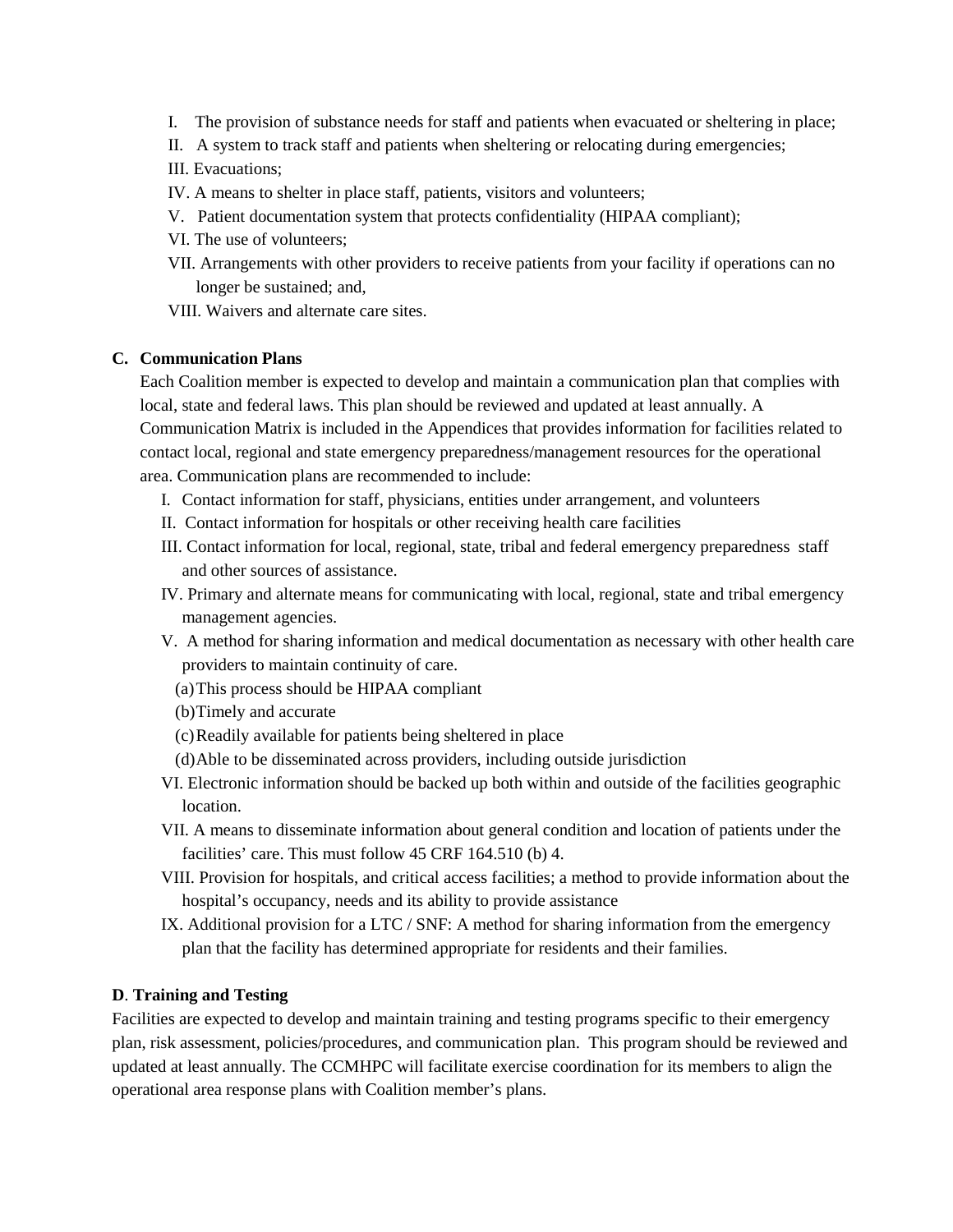- I. All facilities must provide initial training to all new and existing staff, individuals providing services under arrangement and volunteers.
- II. Emergency preparedness training must occur annually.
- III. Maintain documentation.
- IV. Staff should be able to demonstrate emergency procedures through testing.
- V. Testing must include conducting exercises annually, based on CMS guidance. For the majority of Coalition members, this includes one individual/facility based exercise and one additional full-scale exercise that is community-based. If a community-based exercise is not available, the facility should conduct a facility-based exercise in its place.
- VI. Testing/exercising should be analyzed and documented.

# 4.2 Coalition's Work/Training

The Coalition's work and training are detailed annually in the HPP Work plan submitted to the California Department of Public Health. The work plan details gaps identified by the Coalition, and provides strategic focus for planning, training and exercising of the Coalition.

The detailed work plan will be attached in Appendix 5.7 and updated each year in June, during plan review.

#### **A. Planning.**

- 1. The CCMHPC encourages each member to assemble focused workgroups within their facilities/agencies to develop robust emergency preparedness plans. Each Coalition member will complete an HVA to assist in identifying gaps to include in their planning efforts.
- 2. Coalition members are encouraged to attend local (city) and Operational Area (OA) planning meetings to build relationships and be included in their planning efforts.
- 3. Coalition members are to attend quarterly CCMHPC meetings to discuss and plan how to address health care needs of the population during an emergency or disaster. Meetings may focus on specific topics to help Coalition members understand their role in a particular response, such as Mass Fatality Management, Vulnerable Populations, and Burn Care.
- 4. Workgroup meetings help provide further concentration on key elements of the CMS Emergency Preparedness Rule as well as other topics.

#### **B. Training**

Several educational and training opportunities are provided to Coalition members annually and include:

- 1. Hospital Incident Command (HICS) Refresher Training
- 2. Nursing Home Incident Command (NICS) Training
- 3. Staff Personal and Workplace Preparedness
- 4. ReddiNet Training
- 5. Hazmat First Receiver Operations and Decontamination
- 6. California Emergency Operations Manual and MHOAC Program Training
- 7. Medical Counter Measures
- 8. CHEMPACK Activation and Use
- 9. Medical Surge, and Triage
- 10. Bleeding Control and Tourniquet Application
- 11. Other training and activities as identified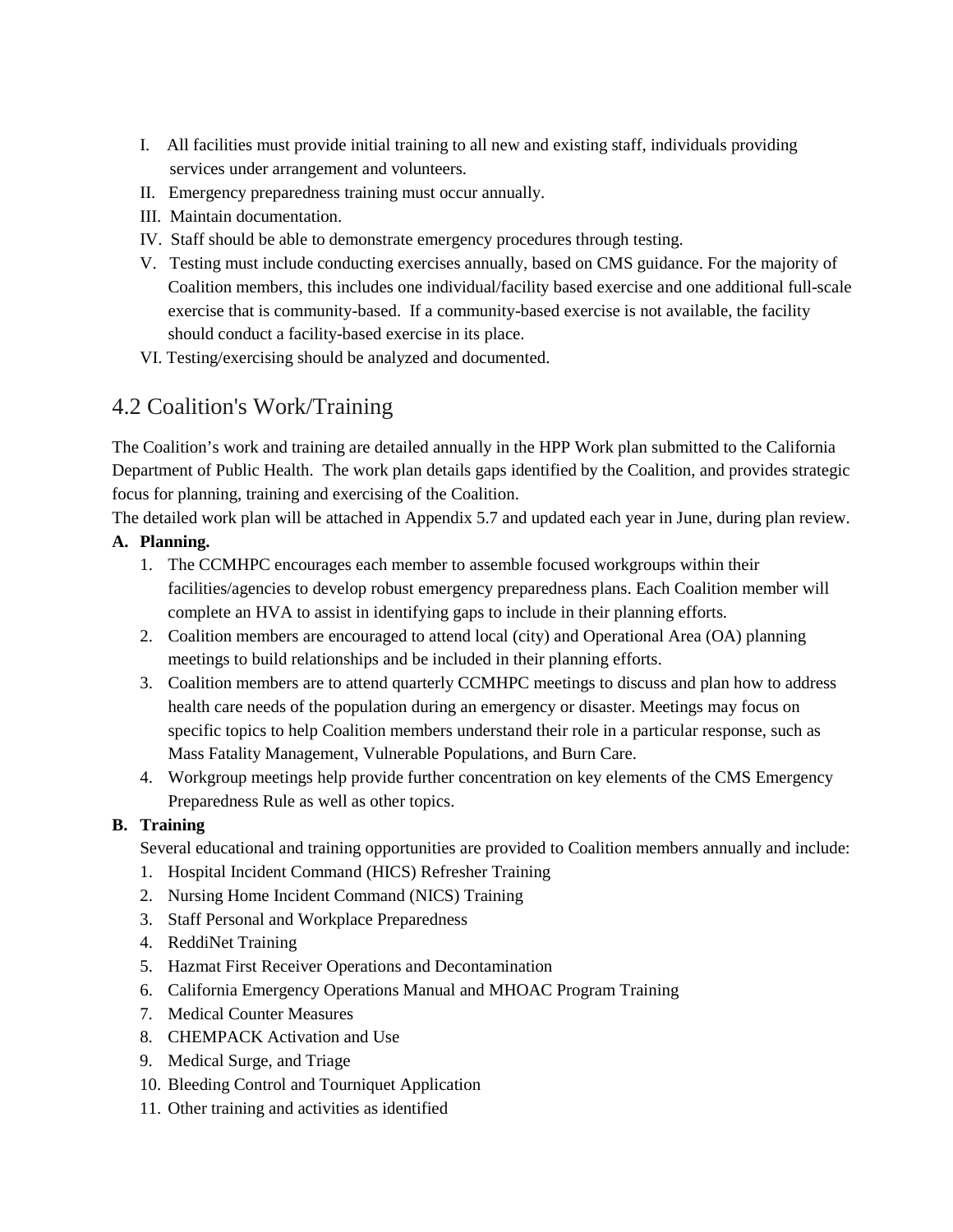#### **C. Exercises**

- 1. Monthly redundant communication and situational status reporting drills
- 2. Information Sharing and Resource Sharing Drills
- 3. The annual Countywide exercise, as part of the Statewide Medical and Health Exercise program
- 4. Hospital Surge Test
- 5. Other geographic or operational specific exercises as requested by Coalition members
- 6. Encouragement to attend regional and/or federal training through outside agencies such as FEMA, Center for Domestic Preparedness or Urban Area Security Initiative (UASI).

# **Appendices**

- i. 5.1 Detailed HVA
- ii. 5.2 Commitment to Participate
- iii. 5.3 EMCC Bylaws
- iv. 5.4 EOM and MHOAC Program Manual
- v. 5.5 2017-2020 Health Care Response Capabilities
- vi. 5.6 Communication Matrix
- vii. 5.7 HPP Work Plan and Budget
- viii. 5.8 Multi Year Training Plan (MYTP)
	- 5.9 Commitment to Participate Form for Coalition Members

# **Appendix 5.1: Detailed HVA**

Each year, health care entities submit updated HVAs to the CCMHPC. Health care facilities are required through accreditation standards, to complete an HVA annually. Facilities must update their information based on any incidents that have occurred in order to help identify new threats. Additionally, they are to share these assessments with the Operational Area to improve preparedness efforts. This data represents the compilation of 27 HVAs collected from the health care facilities between 2016 and 2017. The number represents a mix of hospitals, clinics, skilled nursing facilities, dialysis centers and outpatient surgery.

Perceived hazards are placed into three main categories: Natural, Technical, and Human. Of these categories, the top three threats are identified. As detailed in the graph below, the CCMHPC top perceived hazard is an earthquake, followed by information systems failure, and lastly fire. These threats should be compared to the local Contra Costa County Hazard Mitigation Plan to determine more specifically the hazards to the medical system (2017).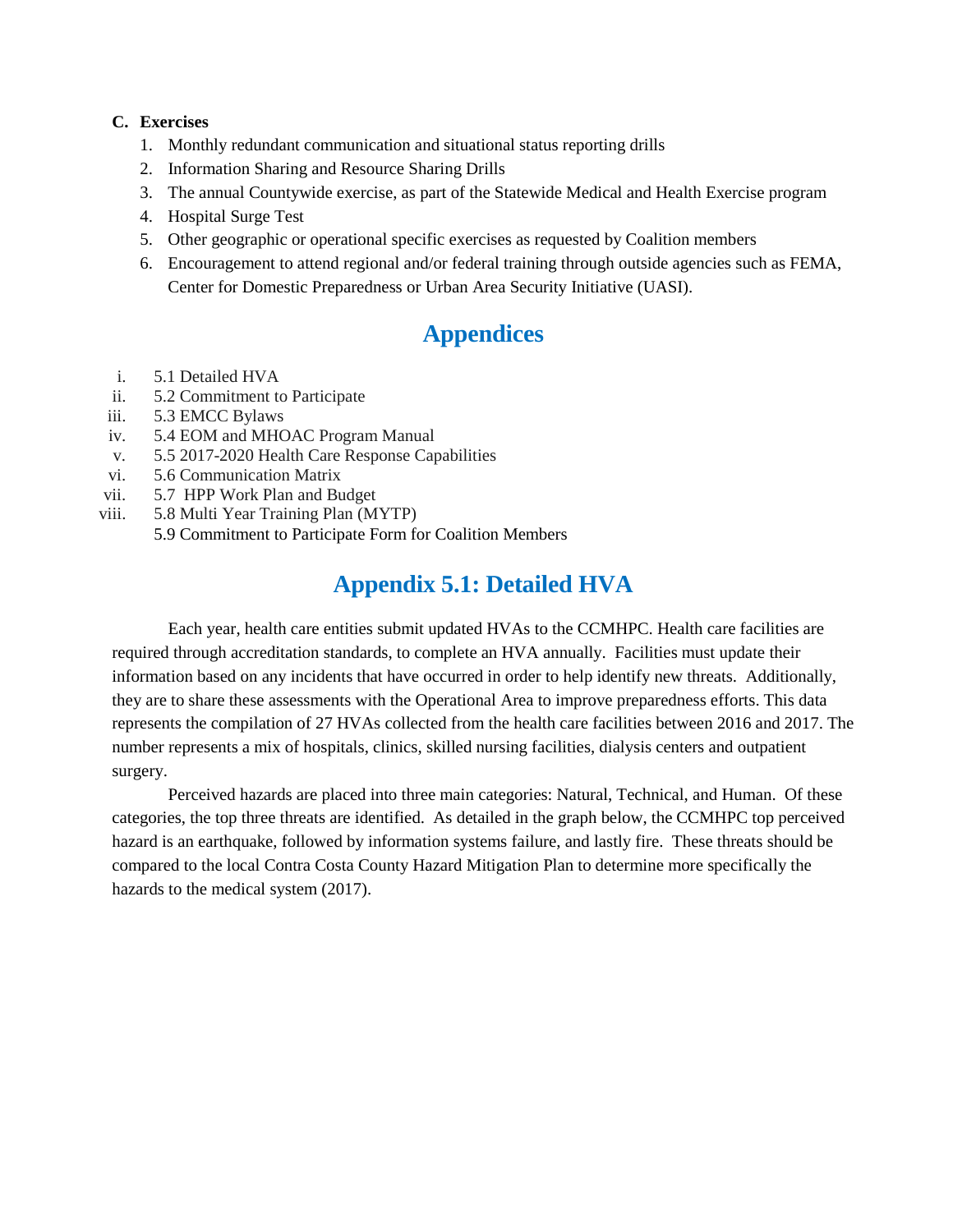

#### **CCMHPC Hazard and Vulnerability Assessment**



| Table 16-6. Hazard Risk Ranking |                       |               |  |  |
|---------------------------------|-----------------------|---------------|--|--|
| <b>Hazard Ranking</b>           | <b>Hazard Event</b>   | Category      |  |  |
|                                 | Earthquake            | High          |  |  |
|                                 | Landslide             | <b>High</b>   |  |  |
|                                 | Severe Weather        | Medium        |  |  |
|                                 | Wildfire              | <b>Medium</b> |  |  |
|                                 | Dam and Levee Failure | Medium        |  |  |
| 6                               | Flood                 | <b>Medium</b> |  |  |
|                                 | Sea Leve Rise         | Low           |  |  |
|                                 | Tsunami               | Low           |  |  |
|                                 | Drought               | Low           |  |  |

The chart above highlights the top nine natural hazards identified by the Contra Costa Emergency Services Agency. Contra Costa County Hazard Mitigation Plan can be accessed here: <https://www.contracosta.ca.gov/6416/Current-Local-Hazard-Mitigation-Plan>

Sources:

¹https://www.phe.gov/preparedness/planning/hpp/reports/documents/2017-2022-health care-pr-capablities.pdf ² <https://www.census.gov/quickfacts/fact/table/contracostacountycalifornia/PST045217#viewtop>

[³https://en.wikipedia.org/wiki/Contra\\_Costa\\_County,\\_California#Geography](https://en.wikipedia.org/wiki/Contra_Costa_County,_California#Geography)

14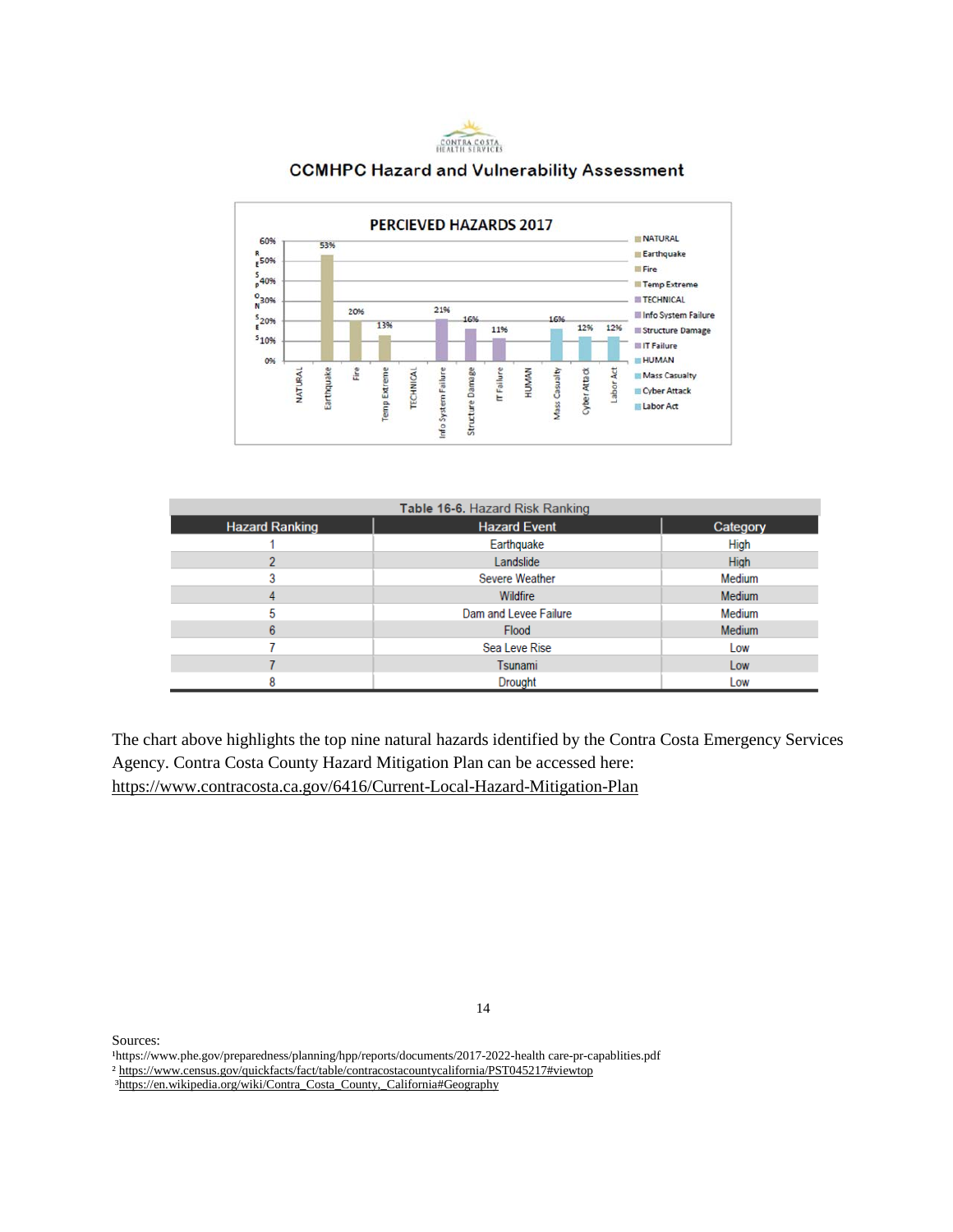# **Appendix 5.2 Commitment to Participate Form**

# **Contra Costa Medical-Health Preparedness Coalition Commitment to Participate**

| <b>Primary Coalition Contact Information</b>                                                                                                                                                                                                                                                                                                                         |                      |                                                             |               |  |  |
|----------------------------------------------------------------------------------------------------------------------------------------------------------------------------------------------------------------------------------------------------------------------------------------------------------------------------------------------------------------------|----------------------|-------------------------------------------------------------|---------------|--|--|
| <b>First Name:</b>                                                                                                                                                                                                                                                                                                                                                   | Last Name:           |                                                             | Title:        |  |  |
| Fax:                                                                                                                                                                                                                                                                                                                                                                 | Cell Phone:          |                                                             | Office Phone: |  |  |
| Email address:                                                                                                                                                                                                                                                                                                                                                       |                      | <b>SAT Phone:</b>                                           |               |  |  |
| <b>Alternative Coalition Contact Information</b>                                                                                                                                                                                                                                                                                                                     |                      |                                                             |               |  |  |
| <b>First Name:</b>                                                                                                                                                                                                                                                                                                                                                   | Title:<br>Last Name: |                                                             |               |  |  |
| Fax:                                                                                                                                                                                                                                                                                                                                                                 | Cell Phone:          |                                                             | Office Phone: |  |  |
| Email address:                                                                                                                                                                                                                                                                                                                                                       |                      |                                                             |               |  |  |
| <b>Mailing/Shipping Address</b>                                                                                                                                                                                                                                                                                                                                      |                      |                                                             |               |  |  |
| Company or<br><b>Agency Address:</b>                                                                                                                                                                                                                                                                                                                                 |                      |                                                             |               |  |  |
|                                                                                                                                                                                                                                                                                                                                                                      | State:               |                                                             | ZIP Code:     |  |  |
| City:<br><b>HEALTH CARE FACILITY</b><br>(VOTING MEMBER)                                                                                                                                                                                                                                                                                                              |                      | <b>NON-HEALTH CARE FACILITY</b><br>(NON-VOTING MEMBER)      |               |  |  |
| <b>Type of Facility</b>                                                                                                                                                                                                                                                                                                                                              |                      | $\Box$ CBO (Community Based Organization)<br>Other $\qquad$ |               |  |  |
| <b>PARTICIPATION AGREEMENT and RECEIPT OF GOVERNANCE STRUCTURE</b>                                                                                                                                                                                                                                                                                                   |                      |                                                             |               |  |  |
| Per the HPP Coalition Governance Structure, quarterly coalition meetings should be attended<br>in person by at least one (1) representative for each member organization.<br>The representative is required to attend at least 60% of the coalition activities in order for their<br>organization to receive HPP funds each fiscal year (dependent on availability). |                      |                                                             |               |  |  |
| <b>Print Name:</b>                                                                                                                                                                                                                                                                                                                                                   |                      | Title:                                                      |               |  |  |
| Signature:                                                                                                                                                                                                                                                                                                                                                           |                      | Date:                                                       |               |  |  |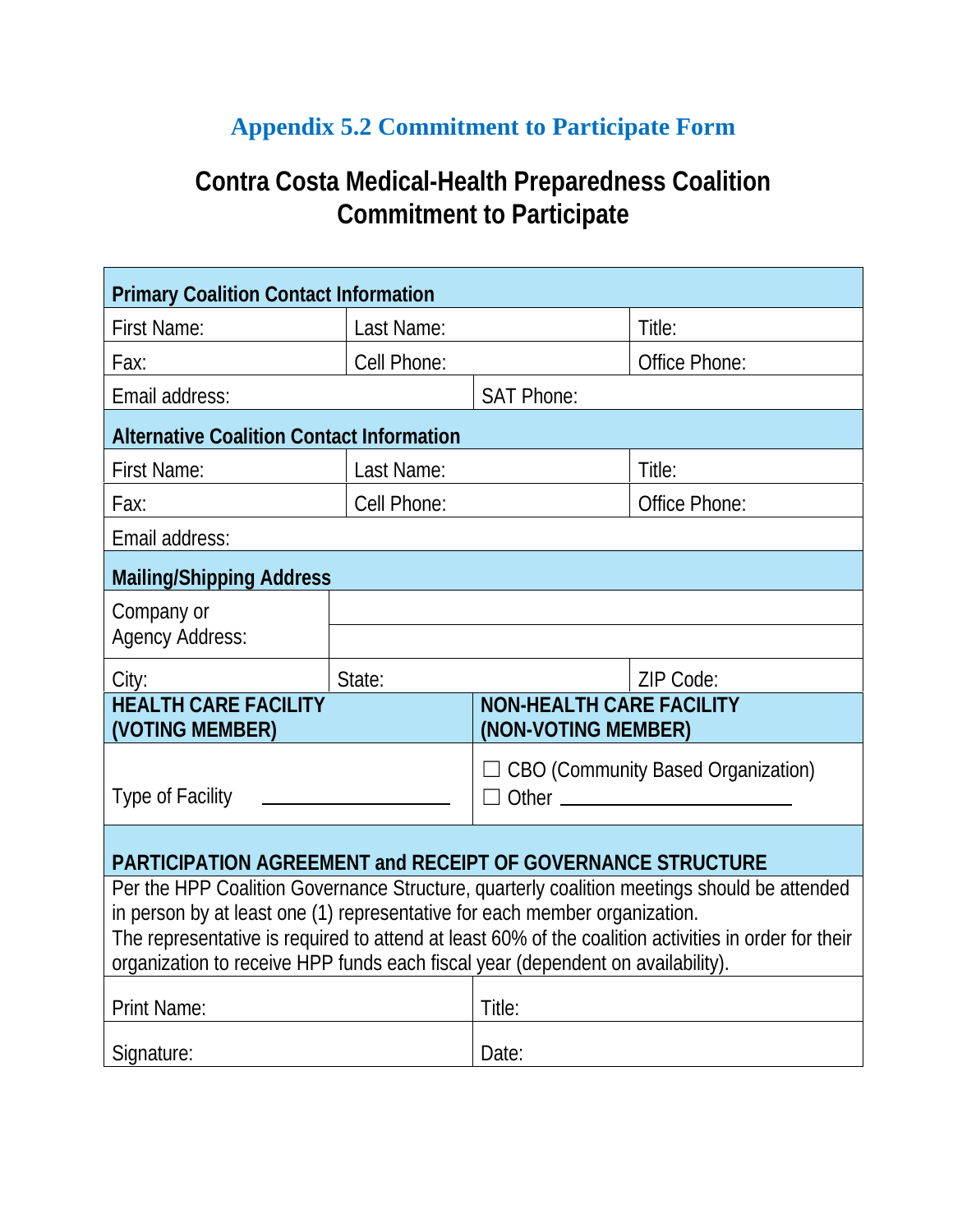# **Appendix 5.3: EMCC Bylaws**

Emergency Medical Care Committee Contra Costa County, California BY-LAWS

The Emergency Medical Care Committee (EMCC) acts as an advisory body to the County Board of Supervisors, the Local EMS Agency, and the County Health Services Director on all matters relating to Emergency Medical Services.

#### **I. AUTHORITY**

The Contra Costa County Board of Supervisors (Authority), established the Contra Costa County EMCC (Resolutions 68/404, 77/637, 79/460 and by Board Order on February 24, 1998) in accordance with the California Health and Safety Code Division 2.5, Chapter 4, Article 3, to act in an advisory capacity to the Board and the County Health Services Director on matters relating to emergency medical services.

#### **II. DUTIES**

**A**. The duties of the EMCC as specified in the California Health and Safety Code Section 1797.274 and 1797.276 are to review the operations of each of the following at least annually:

- 1. Ambulance services operating within the county.
- 2. Emergency medical care offered within the county, including programs for training large numbers of people in cardiopulmonary resuscitation and lifesaving first aid techniques.
- 3. First aid practices in the county.

**B**. The EMCC shall, at least annually, report to the Authority and the local EMS Agency its observations and recommendations relative to its review of the ambulance services' emergency medical care and first aid practices and programs for training people in cardiopulmonary resuscitation and lifesaving first aid techniques, and public participation in such programs in the county. The EMCC shall submit its observations and recommendations to the County Board of Supervisors which it serves, and shall act in an advisory capacity to the County Board of Supervisors and to the County EMS Agency on all matters relating to emergency medical services as directed by the Board.

#### **III. MEMBERSHIP**

Membership of the EMCC consists of twenty-four (24) members and two (2) ex officio, non-voting members comprised of the following:

- A. Consumer representatives: One (1) representative from each of the five (5) supervisorial districts appointed by the Board of Supervisors.
- B. One (1) representative nominated from each of the following organizations or groups and appointed by the Board of Supervisors:
	- 1. Alameda-Contra Costa Medical Association from a Contra Costa County Receiving Hospital
	- 2. American Heart Association
	- 3. American Red Cross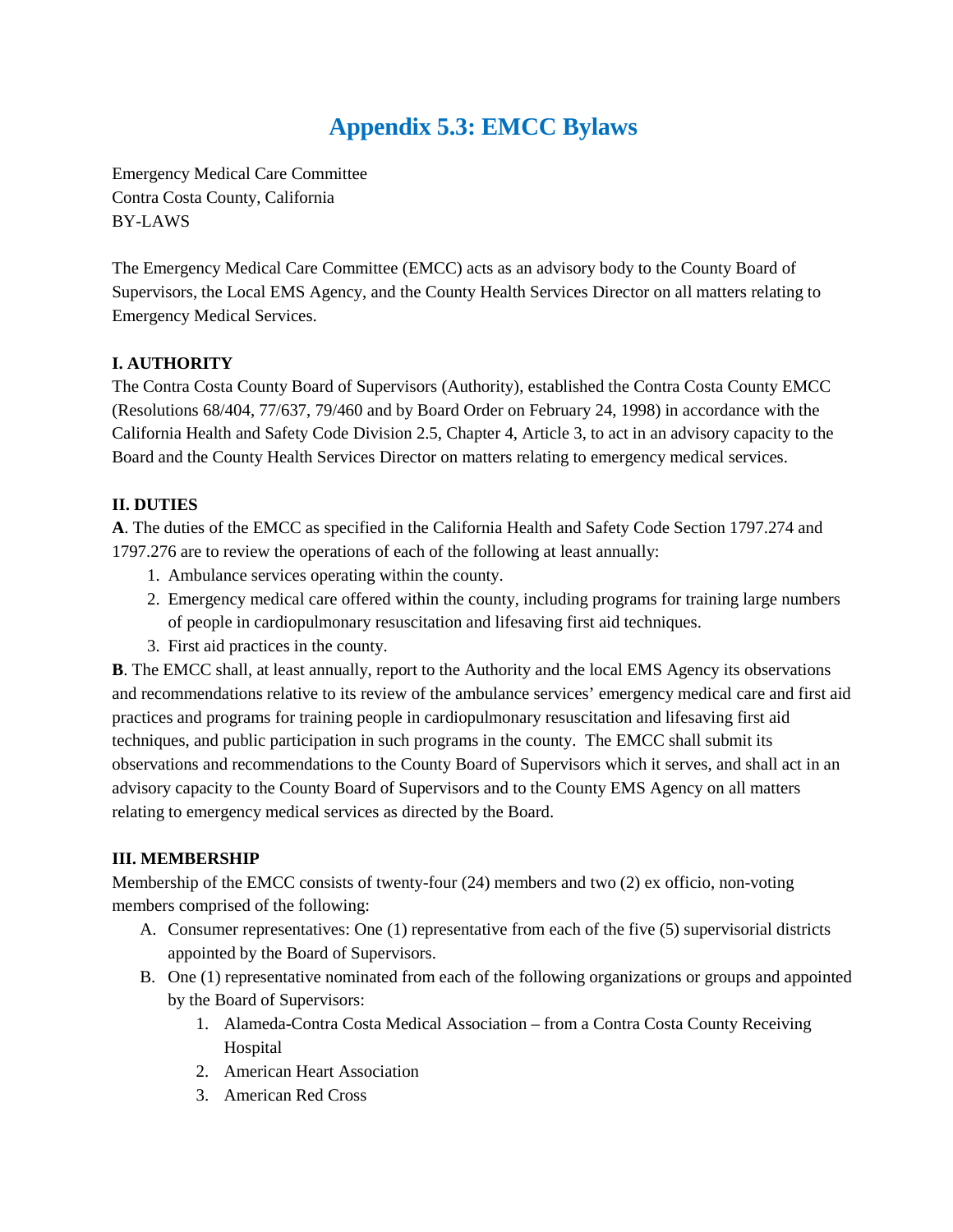- 4. California Highway Patrol
- 5. Communications Center Managers' Association
- 6. Contra Costa Fire Chiefs' Association
- 7. Contra Costa Police Chiefs' Association
- 8. Emergency Nurses Association from a Contra Costa County Receiving Hospital
- 9. Hospital Council, Bay Area Division from a Contra Costa County Receiving Hospital
- 10. Public Managers' Association
- 11. Trauma Center (Contra Costa Contract)
	- a. Contra Costa Office of the Sheriff
	- b. Contra Costa Health Services Behavioral Health
- C. One (1) representative selected from each of the following groups, nominated by the

Health Services Director and appointed by the Board of Supervisors:

- 1. Ambulance Providers (Contra Costa 9-1-1 Service Contract)
- 2. Air Medical Transportation Provider (Contra Costa Authorized)
- 3. EMS Training Institution
- 4. Private Provider Field Paramedic
- 5. Public Provider Field Paramedic
- 6. Emergency Department Physicians from a Contra Costa County Receiving Hospital
- D. The EMS Director and the EMS Medical Director shall serve as ex officio non-voting members.

#### **IV. APPOINTMENT PROCESS**

The EMS Agency will contact each of the agencies, organizations and groups listed in Section A above, to solicit nominations for one (1) representative prior to the expiration of its representative's term.

- A. The nominations received from Section III B will be submitted to the Clerk of the Board for the Board of Supervisors' consideration and appointment.
- B. The Health Services Director will consider suggested names received from Section III C and will provide nominations from these groups for the Board of Supervisors' consideration and appointment.
- C. Membership will terminate automatically if an appointed member no longer meets the criteria for the seat held.

#### **V. TERMS**

- A. EMCC members shall serve for a term of office not to exceed two (2) years.
- B. All terms will expire on September 30th on even-numbered years. There shall be no limit on the number of consecutive terms that an EMCC member may serve.
- C. Any Board-appointed member choosing to resign from the EMCC must notify the EMCC Chair and the EMS Director.
- D. Each resigning EMCC member should also notify one's membership entity of their resignation.
- E. The EMS Agency will follow the initial appointment procedure to fill a position for the remainder of a term when there is a resignation or lack of participation.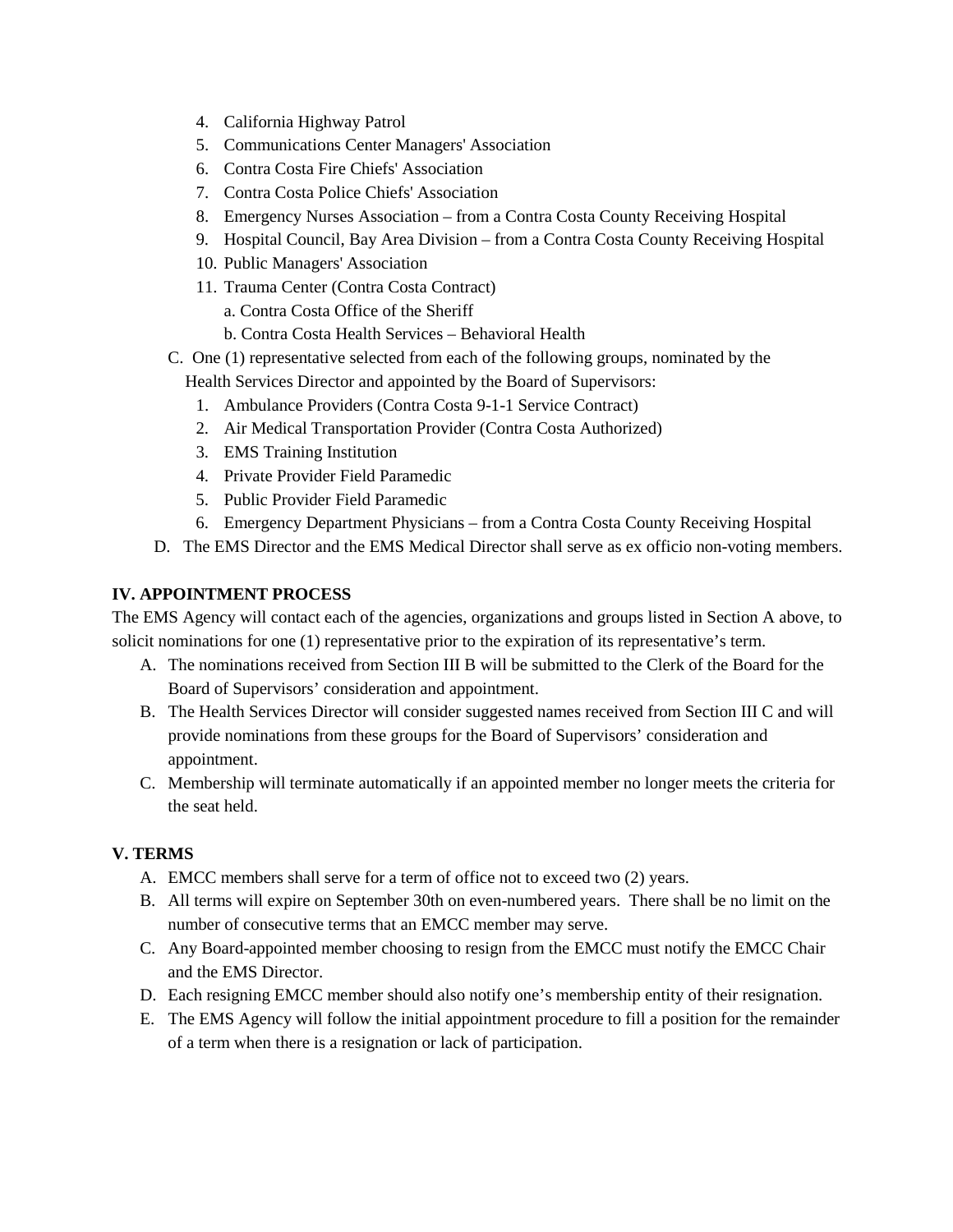#### **VI. OFFICERS**

- A. The officers of the EMCC shall be a Chair and a Vice Chair.
- B. Officers shall be elected by the EMCC membership to serve for two (2) years or until their successors are elected. The term will begin on December 1st and terminate on November 30th of odd-numbered years.
- C. Officers may not be elected for more than two (2) consecutive terms in the same office. In the event of a vacancy in the Chair position, the Vice Chair automatically assumes the Chair position. In the event of a vacancy in the Vice Chair position, the EMCC will elect a new Vice Chair from among its current membership at its next regular public meeting subsequent to the officer's resignation.

#### **VII. DUTIES OF OFFICERS**

- A. The Chair shall preside over all meetings of the EMCC in addition to serving as the Chair of the Executive Committee. The Chair will be a spokesperson for the EMCC and assure that the EMCC is informed about County emergency medical services issues and needs.
- B. The Vice Chair shall assume the duties of Chair in the absence of the Chair and shall render assistance as requested by the Chair.
- C. In the absence of the Chair and Vice Chair, one of the two non-officer Executive Committee members present at the meeting shall preside.

#### **VIII.EXECUTIVE COMMITTEE**

- A. The Executive Committee is established to conduct the business of the EMCC between regular meetings and shall be comprised of the:
	- 1. EMCC Chair
	- 2. EMCC Vice Chair
	- 3. Two (2) non-officer EMCC members
- B. EMCC members elected to the Executive Committee will serve for two (2) years or until their successors are elected. The term will begin December 1st, and terminate on November 30th of oddnumbered years. Executive Committee members may be elected to consecutive terms.
- C. The Executive Committee shall be subject to the direction of the EMCC and none of its acts shall conflict with action or directions of the EMCC.
- D. The Executive Committee shall meet at the request of the Chair, or at the request of a majority of the members of the Executive Committee.
- E. Whenever issues must be voted on at Executive Committee meetings in which other EMCC members are in attendance, the voting shall be limited to Executive Committee members.

#### **IX. NOMINATING COMMITTEE**

- A. The EMCC Chair shall appoint a three (3)-member nominating committee from the membership prior to the June EMCC meeting of odd-numbered years.
- B. Current officers may not be members of the Nominating Committee.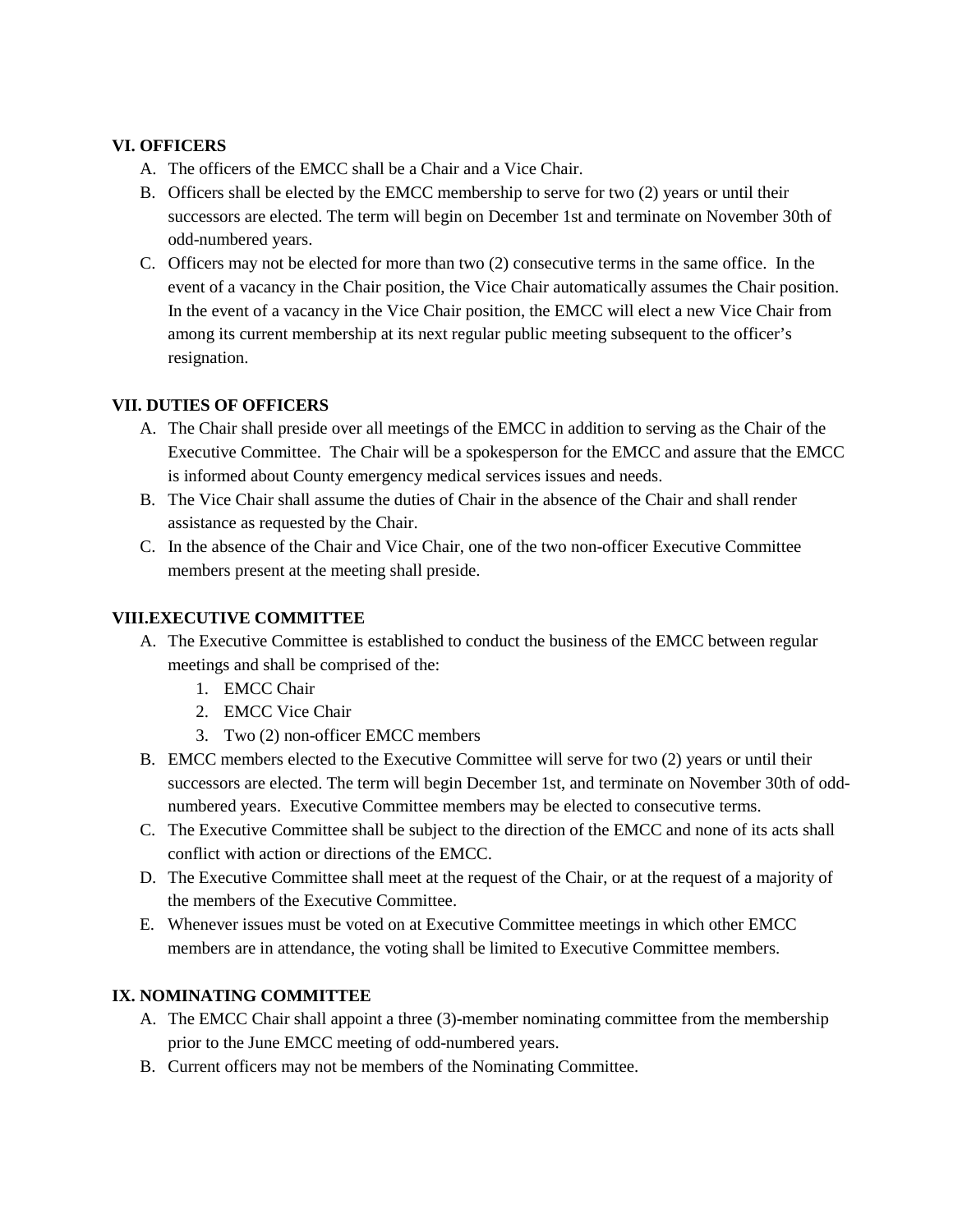- C. This committee shall solicit one or more names for each office. The nominated ballot shall be presented at the September meeting, at which time nominations from the floor may be added to the slate. The slate of nominees shall be voted on and elected at this September meeting.
- D. Nominations and election of the two non-officer Executive Committee members will be handled in the same manner as the nomination of EMCC officers.
- E. Whenever a vacancy occurs on the Executive Committee, the EMCC shall elect an EMCC member to fill the vacant position to complete the remainder of the existing term of office.

#### **X. MEETINGS**

- A. Regular meetings of the EMCC shall be held quarterly, at least four (4) times per year, or more often as deemed necessary. Meetings will convene at 4:00 pm on the second Wednesday of March, June, September and December, unless otherwise directed by the EMCC or its Executive Committee.
- B. The EMCC Chair may call special meetings as deemed necessary upon proper public notice.
- C. A quorum for the EMCC shall consist of a majority of the filled seats.
- D. Staff support for the EMCC will be provided by the County EMSA.

#### **XI. ATTENDANCE**

- A. EMCC members shall attend EMCC meetings.
- B. A member who cannot attend a meeting must notify the Chair and may have one excused absence in a twelve month period.
- C. Whenever a member does not attend two regularly scheduled meetings, within a rolling twelve month period, complete their Brown Act requirements or fails to meet the criteria for sitting on the advisory body the EMS Agency shall notify the nominating agency/organization of the absences and request appropriate action.
- D. Members must complete the required Ethics and Brown Act training provided by the County within three months of appointment and submit the "Training Certification for Member of County Advisory Body" form to EMS staff prior to participating at any meeting.
- E. Members who do not complete the Ethics and Brown Act training within 3 months may not further participate until the requirement is fulfilled.
- F. Ethics and Brown Act training is recommended to be completed every two years while serving on a County Advisory Committee.

#### **XII. VOTING**

All motions placed before the EMCC shall be approved or rejected by the majority of membership.

#### **XIII. AD HOC COMMITTEES**

- A. The EMCC membership may create ad hoc committees to address EMS related matters.
- B. The EMCC Chair shall appoint chairs and members of any ad hoc committees.
- C. Ad hoc committee members must be members of the EMCC.
- D. Ad hoc committees shall meet at the request of the ad hoc committee Chair upon proper public notice.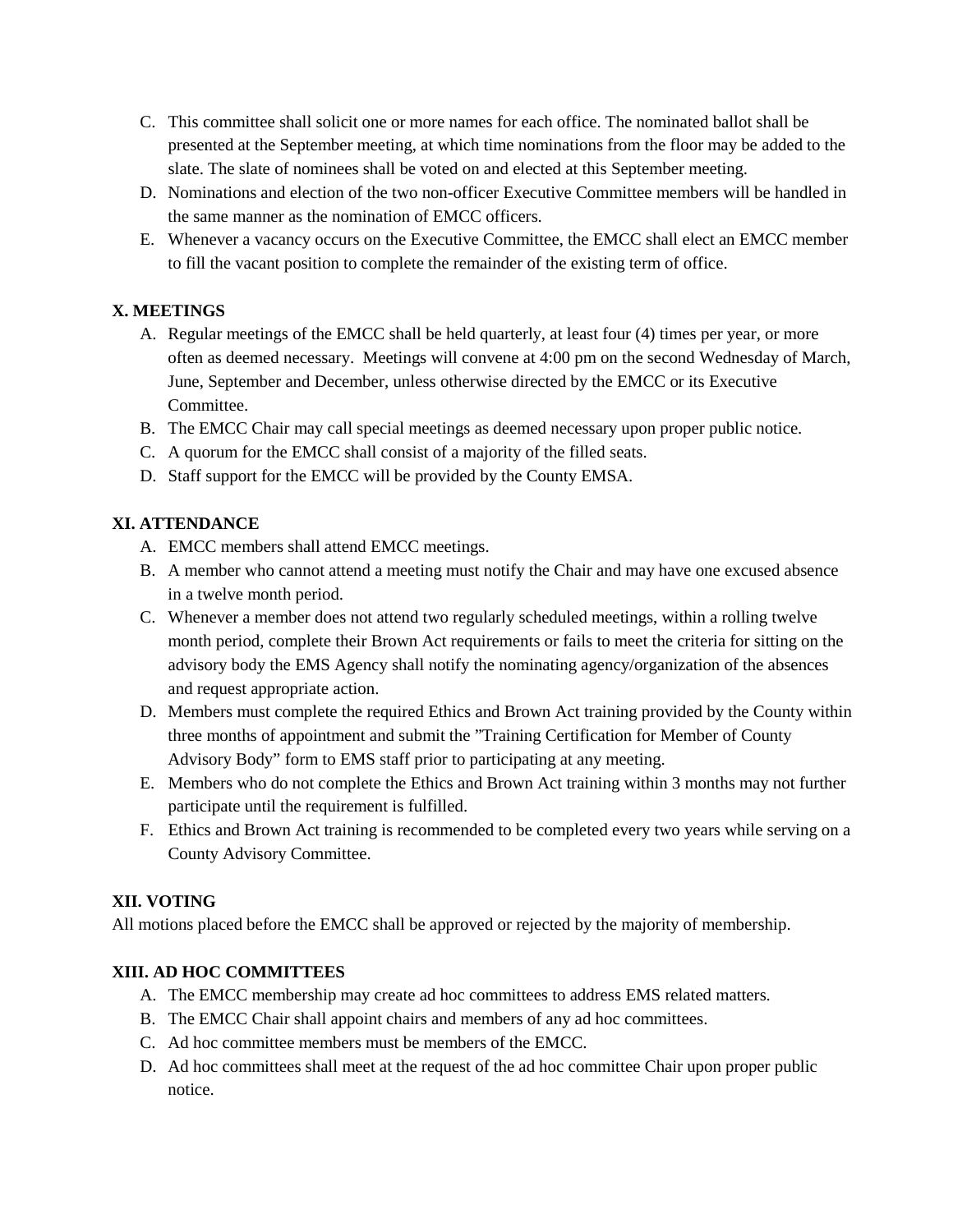- E. A quorum shall be more than 50% of the appointed members.
- F. EMS Agency shall provide a staff member to attend each ad hoc committee meeting.

#### **XIV. PARLIAMENTARY AUTHORITY**

Meetings of the EMCC will be conducted by the Chair following generally accepted parliamentary procedures.

#### **XV. AMENDMENT**

These by-laws may be amended by a two-thirds affirmative vote at any regularly scheduled meeting of the ECC provided the amendment has been submitted in writing to all members ten (10) working days prior to the meeting. Revised: 9/14/2015 Approved by EMCC: (10/9/2015)

Approved by BOS: (01/05/2016)

# **Appendix 5.4: Medical and Health Operational Area Coordination (MHOAC) Program Manual**

The California Medical and Health Operational Area Coordination Program Manual can be accessed and downloaded at the following link:

**[https://www.cdph.ca.gov/Programs/CCLHO/CDPH%20Document%20Library/MedicalandHe](https://www.cdph.ca.gov/Programs/CCLHO/CDPH%20Document%20Library/MedicalandHealthOperationalAreaCoordinationManual.pdf) [althOperationalAreaCoordinationManual.pdf](https://www.cdph.ca.gov/Programs/CCLHO/CDPH%20Document%20Library/MedicalandHealthOperationalAreaCoordinationManual.pdf)**

# **Appendix 5.5: 2017-2020 Health Care Response Capabilities**

The 2017-2020 Health Care Response Capabilities Document can be accessed here:

**[https://www.cms.gov/Medicare/Provider-Enrollment-and-](https://www.cms.gov/Medicare/Provider-Enrollment-and-Certification/SurveyCertEmergPrep/Emergency-Prep-Rule.html)[Certification/SurveyCertEmergPrep/Emergency-Prep-Rule.html](https://www.cms.gov/Medicare/Provider-Enrollment-and-Certification/SurveyCertEmergPrep/Emergency-Prep-Rule.html)**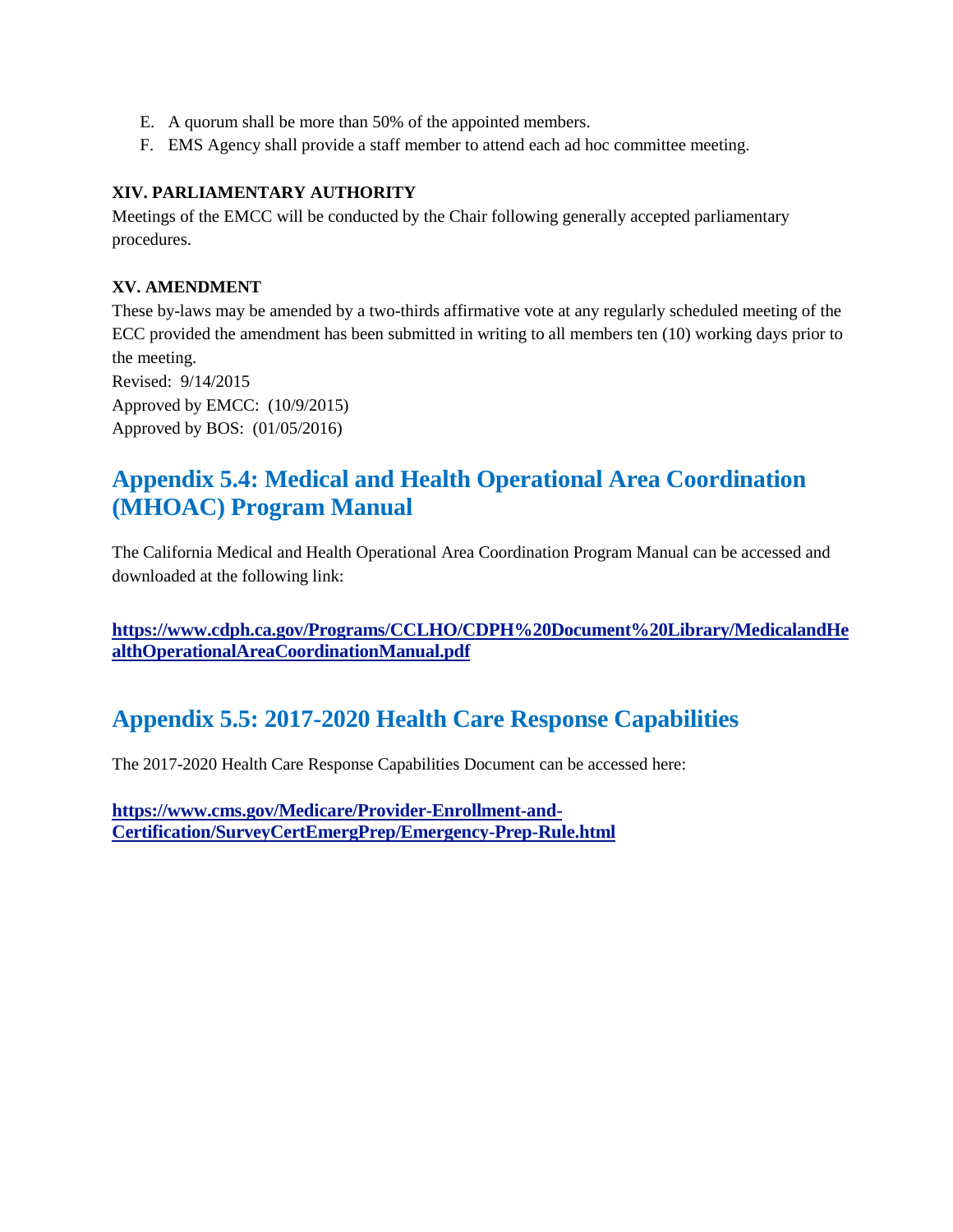# **Appendix 5.6: Communication Matrix (Attachment)**

# **CCHS Communications Matrix Quick Reference Sheet**

| <b>Audience</b>                                                                                    |  |  |  |  |
|----------------------------------------------------------------------------------------------------|--|--|--|--|
| <b>Communication System/Method</b>                                                                 |  |  |  |  |
| <b>Section 1: CCMHPC Facility</b>                                                                  |  |  |  |  |
| *Individual System Policy and SOP for internal communication                                       |  |  |  |  |
| <b>Section 2: CCMHPC Providers/Partners</b>                                                        |  |  |  |  |
| EMS Main line: (925) 646-4690 Fax: (925) 646-4379                                                  |  |  |  |  |
| Coalition Email (day-to-day):                                                                      |  |  |  |  |
| medhealthcoalition@hsd.cccounty.us                                                                 |  |  |  |  |
| ReddiNet-for all facilities with patient care beds. (Must have login)                              |  |  |  |  |
| Disaster Email (when DOC is activated):                                                            |  |  |  |  |
| Branch.EMS@hsd.cccounty.us                                                                         |  |  |  |  |
|                                                                                                    |  |  |  |  |
| Sheriff's Dispatch: 925-646-2441 (after hours contact for EMS Duty Officer, Public Health Officer, |  |  |  |  |
| Hazmat, Environmental Health)                                                                      |  |  |  |  |
| Satellite Phones: EMS 1-254-241-5937, 1-2542-241-5938                                              |  |  |  |  |
| CAHAN-must sign-up https://login.cahan.ca.gov/GSS_SSO/Login.aspx                                   |  |  |  |  |
| Infection Control Practitioner Notification Individual Provider Blast                              |  |  |  |  |
| Public Health Communicable Disease Reporting Line: 925-313-6740                                    |  |  |  |  |
| Media - CCHS Community Education & Information Unit - Communications Officer - 925-313-6268        |  |  |  |  |
| Social Media: FB: https://www.facebook.com/ContraCostaEMS/ twitter: @ContraCostaEMS                |  |  |  |  |
| RACES-Request from Contra Costa Office of Emergency Services                                       |  |  |  |  |
| *Individual Facility: Acute Care Facility Resource Guide                                           |  |  |  |  |
|                                                                                                    |  |  |  |  |
|                                                                                                    |  |  |  |  |
|                                                                                                    |  |  |  |  |
| <b>Section 3: Public</b>                                                                           |  |  |  |  |
| CWS: https://cwsalerts.com                                                                         |  |  |  |  |
| Emergency Alert System-Community Nixel (sign up)                                                   |  |  |  |  |
| Media – KCBS 740 AM   http://www.kcbs.com/pages/2846.php                                           |  |  |  |  |
| Health Emergency Information Line (1-888-959-9911)                                                 |  |  |  |  |
| CCHP Advice Nurses $-1-877-661-3230$ option 1                                                      |  |  |  |  |
| CCHS public web site (www.cchealth.org)- Community Education & Information Unit 925-313-6268       |  |  |  |  |
| Social Media: FB: https://www.facebook.com/ContraCostaHealthServices/ Twitter: @CoCoHealth         |  |  |  |  |
| 211 can fax info to them 925-939-1933, www.211Database.org                                         |  |  |  |  |
| CCTV – Cable, Comcast Ch. 27; Astound Ch. 32                                                       |  |  |  |  |
| <b>CBOs Blast Fax</b>                                                                              |  |  |  |  |
| <b>NOAA Radios</b>                                                                                 |  |  |  |  |
| Local EOC                                                                                          |  |  |  |  |
| County EOC- Joint Information Center: 925-313-9646                                                 |  |  |  |  |
|                                                                                                    |  |  |  |  |